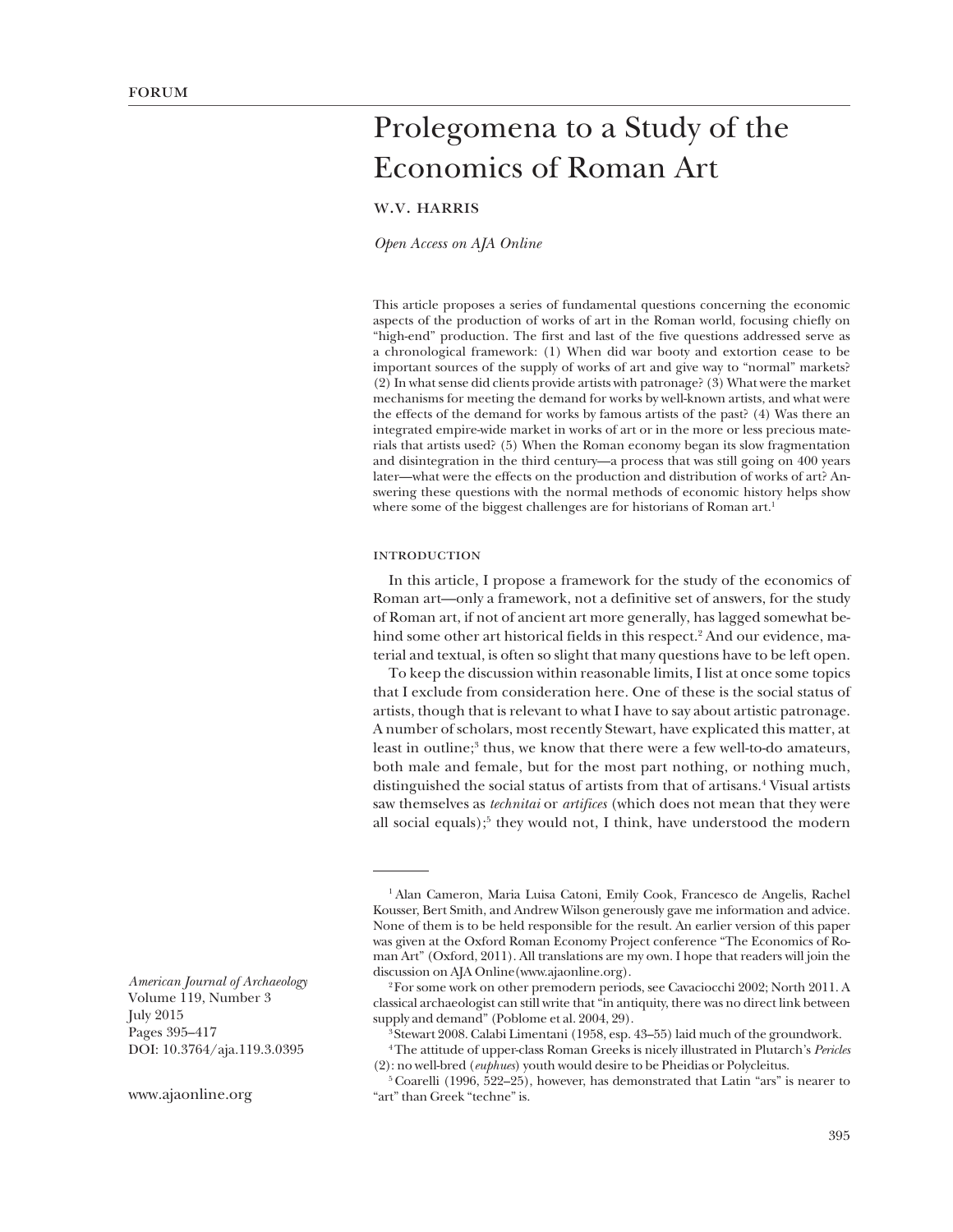distinction between artist and artisan.<sup>6</sup> This matter has been extensively debated.<sup>7</sup>

In every category, a substantial proportion of *artifices* were slaves or freed slaves. Some prospered, a few grew rich. Very occasionally, a successful artist was on close terms with members of the upper social elite—or rather, some rare members of that elite, most notably Hadrian and L. Licinius Lucullus, regularly consorted with artists. I leave to one side the question of individual artists vs. workshops, which from an economic point of view is relatively inconsequential, though not entirely so.<sup>8</sup>

One other matter I leave aside, with greater reluctance, is the question of consumption choices. Why did Romans with money to spend buy objets d'art rather than, say, landed property? And why this kind of object rather than that kind? (To what extent did demonstrating artistic knowledge become a social marker, akin to the possession of a good literary education?) $9$  And what were the mechanisms by which taste and fashion were formed at different social levels—how, in other words, were artistic consumption choices determined? Pliny (*HN* 33.139), writing about silverware, proposes to explain swift changes in taste by "the inconstancy of the human race," but we should be able to do better than that. These are not by any means new questions,<sup>10</sup> and some of them have received careful attention in recent times<sup>11</sup>—but there is much more to say. The difficulty is that anything like a full discussion would require an entire chapter of social history, a new history of Roman taste, and the time to write it.

Closely related to the problem of consumption choices is the matter of what we can call "mediation," the rise of both art dealers and connoisseurs.<sup>12</sup> But we do not have enough evidence to write a meaningful history of this phenomenon. The related matter of collecting, however, and in particular its prevalence and its impact on the market, deserves further study.<sup>13</sup>

 $12$  Cf. North 2011, 501-2.

As to what is or is not to be counted as a work of art in this discussion, I wish above all to avoid drawing an arbitrary frontier that will distort the conclusions. And there are so many categories that might be either included or excluded, from high-quality glassware to funerary reliefs, from parade armor to geometric mosaics (these are often categories about which little can be said in economic terms). Classical art historians often seem to use the term for decorative or functional categories of objects whose modern equivalents we do not normally consider to be works of art,<sup>14</sup> and if we are going to study Roman "visual culture," that is clearly a wise approach. In this case, however, it seems best to concentrate on what was movable and collectible, but without excluding other works of high prestige, such as ambitious building projects. The more ambitious architects must certainly not be excluded. They raise interesting problems closely linked to other themes that are developed here.15 But I also plan to pay some attention to commoner objects that were intended to be major elements of domestic decoration, such as the more run-of-the-mill wall paintings, for to do otherwise seems to mean setting up a barrier that might be quite harmful.

Should we suppose that for an economic historian the production and commercialization of works of art can be anything more than a rather trivial sector of the economy? The subject seldom appears in books about the Roman economy. Yet if we count architecturally ambitious building programs as works of art, as we should, such neglect is clearly misguided. Noteworthy expenditures were involved, and in Rome and other cities large numbers of workers were employed (it required 36,000 man-years to build the Baths of Caracalla, to take an extreme case).<sup>16</sup> Furthermore, one can make a case for supposing that the cities of the Roman empire, especially in Italy and the Greek world, were by any standard crammed with works of

<sup>6</sup> For this distinction, see, e.g., Forster's (1907) *The Longest Journey*: "the artist is not a bricklayer at all, but a horseman, whose business it is to catch Pegasus at once, not to practise for him by mounting tamer colts" (18).<br><sup>7</sup> To my mind, the most interesting recent contribution is

Tanner 2006, 141–204; see also Tran 2011, 124–28.

<sup>8</sup> On this topic, see, e.g., Donderer 1989, 40–1; Goodlett 1991; Maischberger 1997, 161; Ling 2000, 93–100; Mattusch 2002, 107–9; Esposito 2009; Kristensen and Poulsen 2012. 9 See Koortbojian (2002, 175–76) and Tanner (2006, 250–

<sup>61)</sup> for some suggestive considerations.

<sup>10</sup> Bianchi Bandinelli 1950; Becatti 1951.

 $11$  Stewart 2008, 143-72. Fuchs (1999) is also particularly useful in this respect. Greene (2008) has made interesting proposals about Roman consumption more generally.

<sup>13</sup> On the Republican period, see for the time being Corchia

<sup>2001.</sup> For the Hellenistic precedents, see Stewart 1990, 2:63. For Imperial times, see Strong 1973; Bartman 1991; Dwyer 2012. For late antiquity, see Stirling 2005, esp. 91–137.

<sup>&</sup>lt;sup>14</sup> According to Stewart (2008, 1), "we are potentially dealing with," under the heading of Roman art, many kinds of material, including coins, moldmade terracotta lamps, and military parade helmets.

<sup>&</sup>lt;sup>15</sup> It would clearly be a mistake to omit what must often have been very expensive artifacts that were not exclusively utilitarian (on the costs of building, see Russell 2013, 24–7). According to Nervi (1965, preface), "architecture is and must be a *synthesis of technology and art*" (emphasis original). I recall having once heard Nervi tell Oxford students that there are two kinds of architects, the artists and the engineers; he placed himself in the engineer category.<br><sup>16</sup> DeLaine 1997, 193.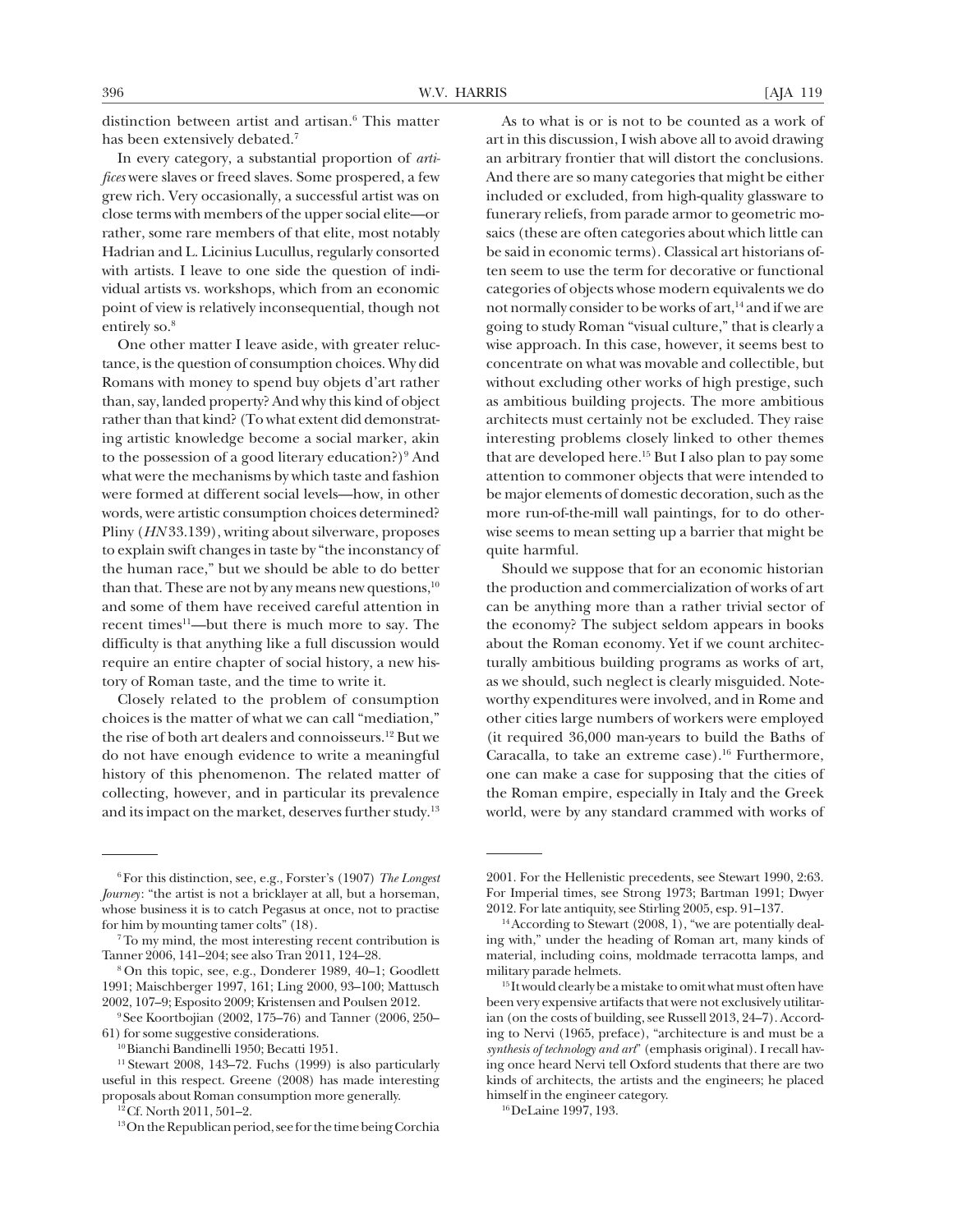art. It was not only Rome itself.17 By the Late Republic, aristocratic villas are assumed to house picture collections.18 The Villa of the Papyri contained at least 85 statues—63 in bronze and 22 in marble (including herms)—among other things,<sup>19</sup> while the well-known villa, or rather palace, at Chiragan near Toulouse seems to have accumulated at least 200.<sup>20</sup> Many much more modest houses, in some parts of the Roman empire at least, contained objets d'art of various kinds.21 The manuscripts of Pliny's *Natural History* (34.36) say that that there were "still" 73,000 statues—that is, bronze statues—in public places in Rhodes, "and no smaller number are believed still to exist at Athens, Olympia and Delphi." This figure, like many other numbers in manuscripts of ancient authors, must be mistaken. The editor Karl Mayhoff emended it to 3,000. Paleographically speaking, 1,073 would be a better emendation, but in any case the point is clear that after 300 years of Roman imperialism there were still very many left.<sup>22</sup> A recent survey of the sculptural landscape of the Roman Near East brings out its richness and complexity.23

Economic historians of the Roman empire, like other economic historians, are nowadays largely focused on growth, performance, and, in line with the current passion for the New Institutional Economics, institutions. (New Institutional Economics maintains, broadly speaking, that social and legal norms have crucial effects on a society's economic performance, and it is the chief theoretical standpoint in such mainstream publications as the *Cambridge Economic History of the Greco-Roman World*).24 This work forms the background for the following discussion, which traces the operation of markets (for both objects and labor) and in addition considers whether we should think of the economy of the Roman empire as "integrated"—or rather, in what ways and to what extent it was integrated.

My questions are then the following, the first and last providing a chronological frame for the others. (There is scarcely any need to remind readers of the more general historical framework in which the term "Romans" went from being the name of the citizens of a single city-state to being a proper designation for many, later on practically all, of the inhabitants of a large empire—and the focus of economic history must, as far as possible, be on the whole empire.)

- 1. When did war booty and extortion cease to be important sources of the supply of works of art and give way to "normal" markets?
- 2. In what sense did clients provide artists with patronage?
- 3. What were the market mechanisms for meeting the demand for works by well-known artists, and what were the effects of the demand for works by famous artists of the past?
- 4. Was there an integrated empire-wide market in works of art, or in the more or less precious materials that artists used?
- 5. When the Roman economy began its slow fragmentation and disintegration in the third century—a process that was still going on 400 years later what were the effects on the production and distribution of works of art?

## plunder and the formation of a market

When did war booty and extortion cease to be important sources of the supply of works of art and give way to "normal" markets? We should not of course draw too stark a contrast between plunder and the market, since a lot of plunder must always have been promptly sold, but peaceful supply and demand eventually came to dominate. What needs attention here is the phase when plunder and forced appropriation diminished somewhat in relative importance. A normal art market, in this sense, may of course involve exploitation, crime, and skullduggery of various sorts—as indeed the history of art expropriation, art dealing, and art collecting over the last 300 years has amply demonstrated.

The long history of Rome's plundering of works of art has now been discussed again by Holz.25 Seizing the enemy's movable goods was an integral part of Roman warfare, and however we imagine the appearance of Rome in the fourth century B.C.E., it must already have been affected by depredations in Etruria before the major wars of conquest began in 327 B.C.E. From that date until 16 C.E., Roman armies plundered Italy and later the whole Mediterranean world and its

<sup>&</sup>lt;sup>17</sup> There, the most extraordinary number, perhaps not to be trusted, is the 3,000 statues that M. Scaurus (whom we shall meet later) is said to have displayed on a temporary stage in 58 B.C.E. (Plin., *HN* 34.36). Chevallier (1991, 132–77) provides a rough account of where works of art could be seen in the capital.

<sup>&</sup>lt;sup>18</sup> Hallett (2005, 433) gathers the evidence.

<sup>19</sup> Mattusch 2005.

<sup>20</sup> Bergmann 1999; see also Stirling 2005, esp. 49–62; Hannestad 2012, 97–100.<br><sup>21</sup> To this extent at least, Mayer (2012) must be right.

 $22$  "MLXXIII" (= 1,073) would be much easier as a correction of "LXXIII." The final "M" in the preceding word "etiamnum" will at one stage have been a "suspended" stroke over a "V." Later the words were wrongly divided. There is virtually no chance that Pliny wrote "MMM." See Mattusch (2002, 109) on the vast numbers of bronze statues that have perished. 23 Eliav et al. 2008.

<sup>24</sup> Scheidel et al. 2007.

<sup>25</sup> Holz 2009. The foundation was laid in Pape 1975; see also Miles 2008, 44–104.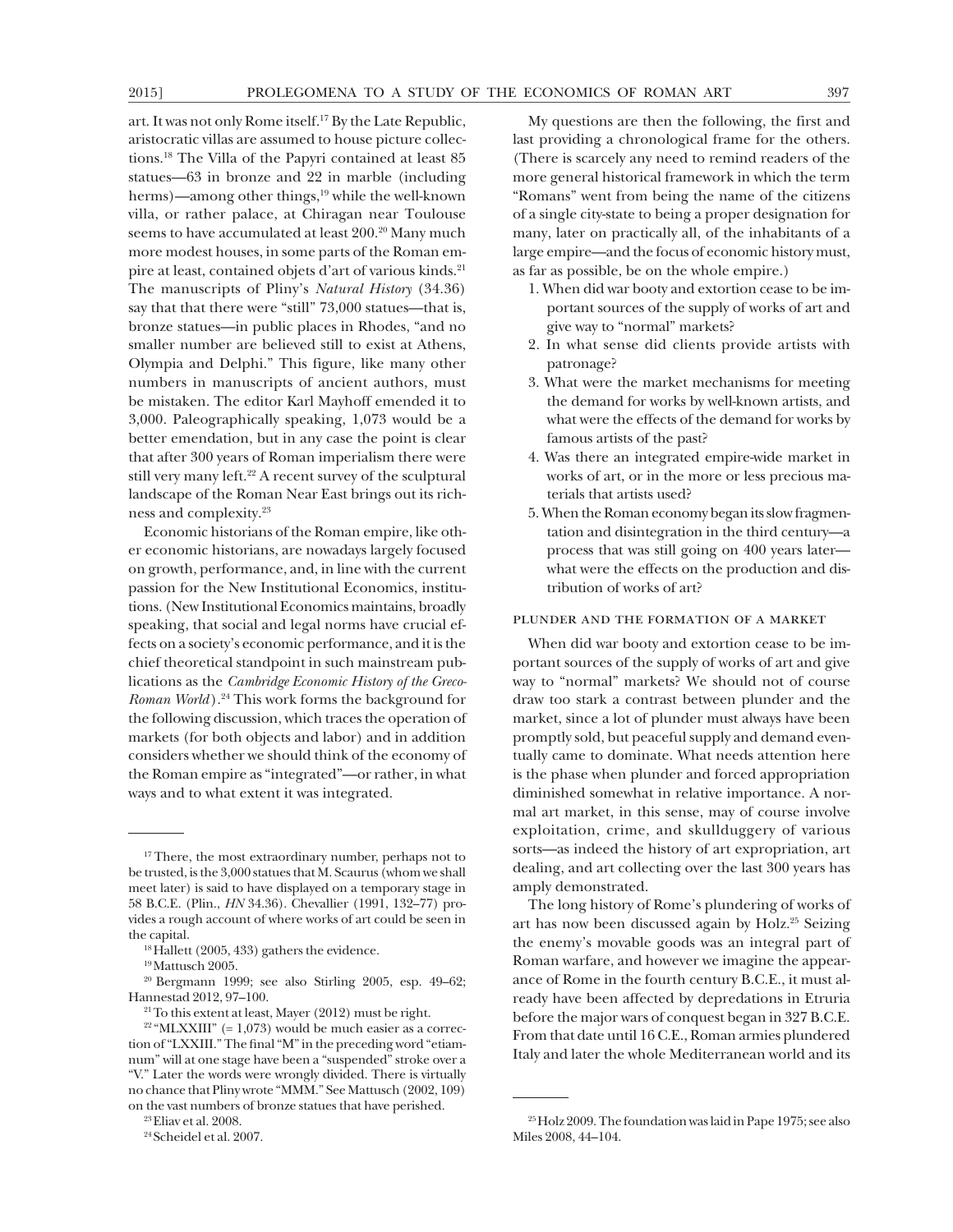hinterland with only minor interruptions, and they continued to do so at frequent intervals after that date. A vast amount of destruction was involved as well as depredation. Outside the Greek world especially, the raw materials were sometimes of more interest to the conquerors than any aesthetic or symbolic value that the objects possessed.26

Since what was attractive to Roman taste was from an early date mainly Greek, opportunities diminished once Sulla and later Lucullus and Pompey had completed their Mithridatic Wars; only Egypt of the major Hellenistic states had yet to be invaded. The civil wars of 49–31 made the Greek world vulnerable again. Thus, the support some Greek provincials had given to M. Antonius gave Octavian an excuse to remove various treasures to Rome after his victory.<sup>27</sup> Egypt in 30 and Judaea under Vespasian were the last places with immense quantities of desirable artistic plunder to be carted away.28 It remains an open question whether the wars of Trajan and the Severan emperors in Mesopotamia brought much artistic wealth deep into the Roman empire.

The expropriation of works of art continued to some extent under the Roman peace. To how great an extent is a harder problem than is normally recognized. One difficulty is to know how far to believe Cicero's (*Verr*. 2.4.1) charges on this score against Verres: "There was no silver vase, no vase made in Corinth or Delos, no gem or pearl, nothing made of gold or ivory, no statue . . . no painting . . . in the whole of Sicily that Verres . . . did not carry off if he liked it."<sup>29</sup> The absurdity of these words is seldom if ever recognized. Such charges took on a routine character in the last years of the republic (cf. the vague allegations Cicero hurled against L. Calpurnius Piso, the possible proprietor of the art collection at the Villa of the Papyri), $30$  which reflects an interesting degree of upper-class disapproval of rapacious expropriations. But all that was expected in practice was probably a degree of moderation.<sup>31</sup> M. Aemilius Scaurus, the wealthy aedile of 58 B.C.E., extorted the paintings of the famous Sicyonian painter Pausias from the city of Sicyon in payment of its debts (Plin., *HN* 35.127), and we should assume that this was a fairly common procedure under the Late Republic. Another kind of appropriation occurred when the younger Cato was sent to annex Cyprus, also in 58: he sold off all the bronze statues there—presumably those that had belonged to the last king—except one statue representing his hero Zeno, together with valuable vases, furniture, and gems, ostentatiously reserving the proceeds for the Roman state.<sup>32</sup> The short-term effect on the art market must have been dramatic. Yet another kind occurred in Italy itself during the Sullan and triumviral proscriptions.<sup>33</sup>

Augustus and Tiberius made some attempt to protect the provincials in the peaceful provinces from Roman officials: how much they succeeded is part of a wide and difficult question about provincial administration under the emperors. Greek cities probably were safer than they had been, $34$  but the emperors themselves could be dangerous. When Augustus obtained the Aphrodite Anadyomene of Apelles from Cos, something fairly oppressive may have been going on.35 Having plundered Alexandria, he did not need to despoil old Greece, but while giving back two statues by Myron that M. Antonius had taken from Samos, he kept one for himself.<sup>36</sup> And there are many unanswered questions: how, for example, did he obtain the archaic statues from Chios that adorned the facade of the Temple of Apollo Palatinus (Plin., *HN* 36.13)? The disastrous fire of 64 C.E. in the capital almost inevitably caused a great wave of imperial depredation

<sup>26</sup> Even after the capture of Alexandria, Octavian melted down the golden vessels "of everyday use" seized in the palace of the Ptolemies (Suet., *Aug.* 71).

<sup>27</sup> See Pausanias (8.46), who justifies this with a long list of precedents, showing that by his time such behavior was widely disapproved. 28 For Egypt, see Cass. Dio 51.4, 51.17; Suet. *Aug*. 41. For Ti-

tus' triumph, see Joseph., *BJ* 7.132–52.

<sup>&</sup>lt;sup>29</sup> It would be possible to take a radical view of the fourth *Verrine*. For its legal strangeness, see Alexander 1984, 534. Perhaps Verres really did, as he claimed, pay C. Heius of Messana for works allegedly by Myron, Praxiteles, and Polycleitus. They are unlikely to have been genuine (Fuchs 1999, 46–7). Actually, Cicero (*Verr*. 2.4.8–14) admits that he did—the only dispute was about whether the price was a fair market price. Verres clearly defended other acquisitions in the same fashion. Weis (2003), Miles (2008), and Holz (2009, 197–98) believe every word Cicero says on this subject, as indeed do many others who are unfamiliar with Cicero's style of invective. I have no doubt that Verres did extort some works of art from the Sicilians, but the reactions Cicero played on in Rome resulted partly, I suggest, from the fact that an active art market was a relatively new phenomenon. For an example of his trying to transport his audience back into the past, see Cic., *Verr*. 2.4.56–7.

<sup>30</sup> Cic., *Prov. cons.* 6–7; *Sest.* 94.

<sup>31</sup> And it may be that Caesar's extortion law of 59 attempted to interfere with such practices, but there is no evidence.

<sup>32</sup> Plin., *HN* 34.92; Plut., *Cat. Min.* 36, 38. 33 Neudecker 1988, 115.

<sup>34</sup> However, the problem of expropriation persisted in the fourth century (*Cod. Theod.* 8.15).

 $35$  Strabo (14.657) writes that "they say that the Coans got a remission of 100 talents of taxes due in exchange for the painting." The sum seems large, but not for an original by Apelles; however, its condition may not have been good (Plin., *HN* 35.91).

<sup>36</sup> Bowersock 1965, 86. It is worth noting that Augustus put both these works on public display, but my concern here is with how works of art were acquired, not why.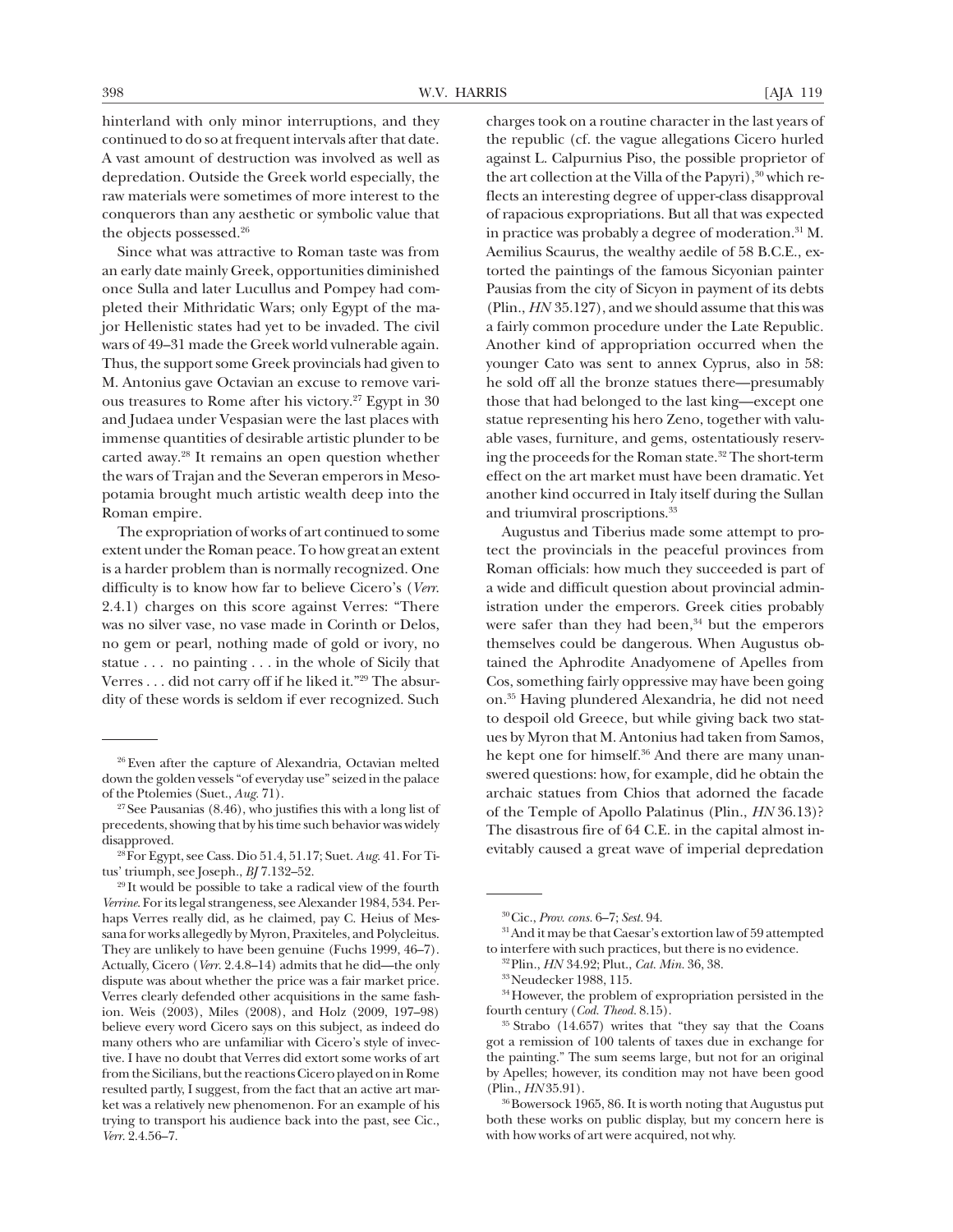to replace lost works. After a lengthy catalogue of bronze sculptures, Pliny writes that "among all the works I have mentioned, all the most famous have now been dedicated by the emperor Vespasian in the Temple of Peace and other buildings of his, after they had been brought to Rome by the violence of Nero and arranged in the privies (or "orgy chambers") of the Domus Aurea."37 The "violence of Nero" may at first glance seem to be an allusion to Nero's actions after the fire, as described by Tacitus (*Ann.*15.45): agents were sent to Asia and Achaea, and they even appropriated statues of the gods. Greek writers give details.<sup>38</sup> But in fact we know Nero's confiscations began even before the fire.39 In the elder Pliny's time, it seems, Romans still thought it quite natural if somewhat excessive that the city of Rome should take statues from provincial cities for public display in Rome; by Tacitus' time, the next generation, attitudes may have changed a little.

So when did Romans actually start paying for works of art?40 In the mists of antiquity no doubt, and we should imagine Etruscan and Campanian as well as Roman artisans fulfilling Roman commissions in the fourth century B.C.E.<sup>41</sup> The question is rather when the "normal" market effectively began to dominate. The arrival of booty from the Etruscan Wars (311–264 B.C.E.), from the conquest of the Greek cities in the south and in Sicily (327/6, 302–241 B.C.E.), and most of all after the sack of Syracuse (211 B.C.E.) probably stimulated demand at Rome as well as feeding it. It must also have refined that demand by familiarizing Romans, especially some influential members of the senatorial elite, with high-quality Greek productions.

Plutarch's (*Marc.* 21) story that M. Claudius Marcellus, the despoiler of Syracuse, boasted that he had taught the Romans to admire Greek art must be apocryphal, but it is quite a good metaphor.<sup>42</sup> Livy (26.32.4) writes that Marcellus deposited his principal spoils in his Temple of Honos and Virtus, where all could see them, $43$  but it is equally important that Polybius (9.10.13) records that the booty taken from private Syracusan owners went into the private houses of Romans (he had probably seen some of it).<sup>44</sup> Many other developments, including Fabius Pictor's decision to write in Greek and Plautus' adaption of Greek comedies for a Roman audience, attest the spreading cultural prestige of things Greek.45

The enormous growth in Roman public and private wealth after the Second Punic War marked a new phase. A further proliferation of honorific statues in Rome is well attested.<sup>46</sup> Smith has hypothesized that it was in the first half of the second century that Greek artists started making "republican" portraits of upper-class Romans.47 The Athenian sculptor Timarchides seems to have executed a statue of the god for the restoration of Rome's Temple of Apollo in 179–178 B.C.E.—the first attested marble cult statue in Rome<sup>48</sup>—and the censors who were responsible may have been the first to turn to a reputed and presumably quite costly foreign artist to carry out such a commission. This may well not have been Timarchides' only commission in the capital.49 In the following years, architects and sculptors

44 According to Cato (Malcovati 1953, fr. 98), statues from looted temples sometimes ended up in private houses, too. When, in 189 B.C.E., M. Fulvius Nobilior removed from Ambracia "the dedicatory objects, statues and paintings, of which there were a great number, (because the city had been the residence of King Pyrrhus)" (Polyb. 21.30.9), it is very likely that many of them fell into private hands.

45 McDonnell 2006.

<sup>&</sup>lt;sup>37</sup> Plin., *HN* 34.84 (the last element is most likely just another anti-Neronian libel). 38 Paus. 5.25.8, 5.26.3, 10.7.1 (500 bronze statues from Del-

phi), 10.19.2; Dio Chrys. 31.148–49 (but they do not specify the occasion). It should be remembered that Nero also relieved Achaea of its direct taxes. 39 Paus. 9.27.3. One of Nero's emissaries, the freedman

Acratus, tried to remove paintings and sculptures from Pergamon, but the city prevented him (Tac., *Ann.* 16.23); this was before or during Barea Soranus' governorship of Asia, which has to antedate 64 (Thomasson 1972–1990, 2:2, 19).

<sup>40</sup> Churchill (1999, 97), in a useful article about booty, incorrectly infers from Polybius (18.35.9) that if Scipio Aemilianus had wanted to obtain and retain any booty after the fall of Carthage legitimately, he would have had to purchase it; the "buying" that Polybius referred to was probably buying from other Romans who had looted desirable property. There is, as far as I know, no other evidence for the sort of buying that Churchill envisages. 41 This is not merely conjectural. Rome's first silver coins

were designed by Campanian Greeks, and Latium and Etruria had been importing high-quality artifacts since Archaic times. See Camporeale (2011), who, however, does not consider the question of booty.

<sup>42</sup> Plutarch also claims that Marcellus' artistic spoils made him popular with the "people," not the senators. On the importance of the Syracusan plunder, see Neudecker 1988, 5 n.

<sup>29.</sup> $^{43}$  For objects he dedicated in other temples, see Walbank (1957–1979, 2:2) on Polyb. 9.10.

<sup>46</sup> Gruen 1992, 118–20.

<sup>47</sup> Smith 1981, 29. He refers to "officers and businessmen," but I doubt whether the latter were involved at the very beginning.

<sup>48</sup> This statement is based on Plin., *HN* 36.35; Livy 40.51.4– 6; see also Martin 1987, 50, 57–8; Coarelli 1996, 260, 263; Bravi 2012, 38. For the temple, see *LTUR* 1:49–54, s.v. "Apollo, aedes in Circo" (Viscogliosi). The text of this passage of Pliny is uncertain: it seems to mean that the cult statue in the new Temple of Iuno Regina dedicated at this time was the work of either Timarchides or his son Dionysius. On Timarchides, see Moreno 1994, 1:522–24. For the display of Greek works of art in second-century Rome, see Bravi 2012, 29–58. 49 Smith 1981, 30.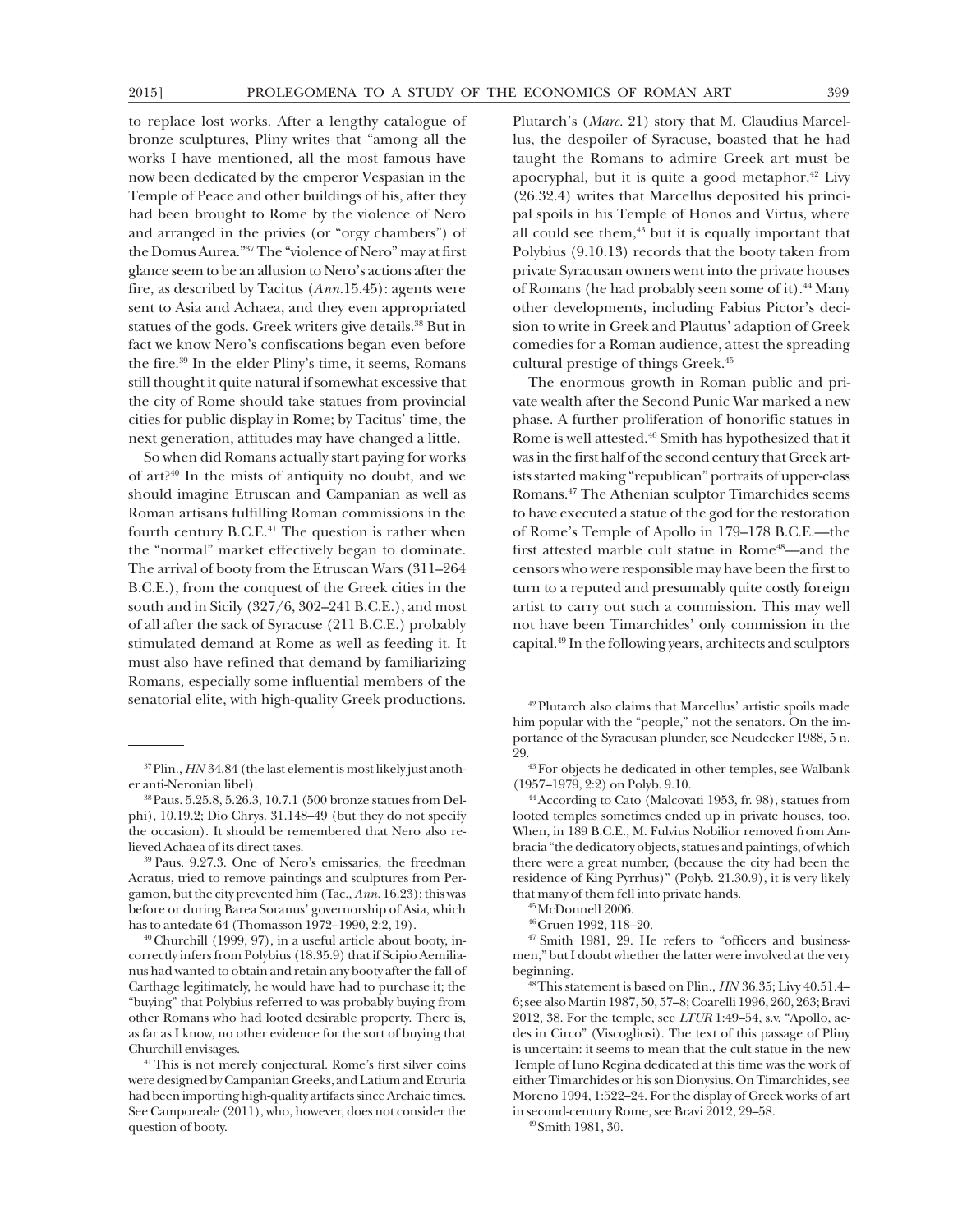from the Aegean probably began to find Roman elite customers on a regular basis, $50$  though identifying their works is notoriously difficult.<sup>51</sup> After the defeat of Macedon in 168 B.C.E., L. Aemilius Paullus asked the Athenians to send him their best painter to prepare paintings for his triumphal procession, and they sent him the polymath Metrodorus (Plin., *HN* 35.135). We can presume that Metrodorus was rewarded. Members of the aristocracy had long needed painters (one thinks of M. Valerius Messalla, consul in 263 B.C.E., and the decoration of the Curia Hostilia, as well as of the tomb of the Fabii), $52$  and it is overwhelmingly likely that by the 180s, if not considerably earlier, they were employing Greeks as well as Italians.<sup>53</sup>

But no Roman temple looked definitely Greek until after the subjugation of Achaea. Then Q. Caecilius Metellus Macedonicus (consul in 143 B.C.E.), after his triumph over the Macedonians, built the Temple of Iuppiter Stator in the Campus Martius, Rome's first marble temple, employing the well-known architect Hermodorus of Salamis, whom he must have paid.<sup>54</sup> The other Greek-looking temple of the period was the one under San Salvatore in Campo, probably to be identified with the Temple of Mars in Circo. Commissioned by D. Iunius Brutus, the consul of 138 B.C.E., it was also built by Hermodorus.<sup>55</sup> He doubtless received a fee. And the artistic needs of aristocrats such as Brutus who fought wars only in non-Greek lands had to be catered to: it has been reasonably conjectured that Brutus had to purchase the statues he placed in the Temple of Mars.<sup>56</sup>

A key question in all this is when "copies" of wellknown works began to impinge in a major way on Roman patrons—copying itself was not, of course, new.57 ("Copying" is by general agreement an inadequate term for the processes of imitation and adaptation involved, but the terminology is not my concern here.)<sup>58</sup> The current consensus seems to be that this activity really started to have an effect, as far as statuary was concerned, in the second half of the second century B.C.E.:59 the earliest known example seems to be a high-quality copy of Polycleitus' Diadoumenos of ca. 100 B.C.E. found on Delos (fig. 1). $^{60}$  More importantly, that is the period when, as Fuchs has shown, most of the bronzes of the famous Piraeus find of 1959 were manufactured: they were imitations found in what was probably a warehouse, where they were awaiting export to Italy.<sup>61</sup> The ship known as the Mahdia wreck, which was carrying bronze sculptures and marble basins, as well as marble columns and many other items, was a vehicle of commerce.<sup>62</sup> So was the Antikythera wreck, which sank sometime after 70 B.C.E.<sup>63</sup>

By the time of the Gracchi, there existed a sort of Roman market for many kinds of works of art not only in Rome itself but also in the colonies and other towns in Italy, and especially on Delos.<sup>64</sup> But the highend market was of a strange kind, not only because demand was probably inelastic (Brutus was probably going to buy almost regardless of the price), but because supply was still sometimes, until after the annexation of Egypt, thrown into turmoil by the arrival of new floods of booty. That was probably one of the factors that, for a time, kept the prices and status of even the leading artists rather low, in spite of the real passion for Greek art detectable in the Roman elite from about the 80s B.C.E. onward. The financial and political weakness of the Greek cities and their elites

63 Parker 1992, 55–6, "Antikythera A."

64 For the Delian statue of C. Ofellius Ferus by a Timarchides, probably the grandson of the Timarchides mentioned above, and Dionysius, son of Timarchides, Athenians, see Queyrel 1991. It was probably made in the 120s B.C.E.; see also Moreno 1994, 1:552–54. Fuchs (1999, 5) seems to represent the general opinion when she dates the emergence of the Greek-Roman art trade to the last third of the second century B.C.E.; I suspect that such a date is too late.

<sup>50</sup> But Plutarch's (*Aem.* 6) story that Paullus included sculptors and painters among the Greeks to whom he entrusted his sons' education is probably a distortion of the fact that Metrodorus, who was summoned to teach them philosophy (Plin., *HN* 35.135), was also summoned as a painter. Of the two young sons of Paullus who had not been adopted, one died just before and the other just after Paullus' triumph. See Walbank (1957–1979, vol. 3) on Polyb. 31.28.2.

<sup>51</sup> With respect to the period 200–150 B.C.E., see Coarelli 1990, 641.

<sup>52</sup> Becatti 1951, 7–8; Gruen 1992, 90.

<sup>53</sup> When Ptolemy Philometor was in Rome in the winter of 164/3, he stayed with one Demetrius, a *topographos* (Diod. Sic. 31.18), presumably a landscape painter; Valerius Maximus (5.1.1f) refers to him as a *pictor*.

<sup>54</sup> For the temple's Greek appearance, see *LTUR* 3:157–59, s.v. "Iuppiter Stator, aedes ad Circum" (Viscogliosi); Gros 1996, 127–28. 55 Zevi 1976; Gros 1996, 128.

<sup>56</sup> Galsterer 1994, 860.

<sup>57</sup> For the Hellenistic antecedents, see Ridgway 1984, 8.

<sup>58</sup> Gazda (2002) and Junker and Stähli (2008) summarize the state of the problem.

<sup>59</sup> Welch 2006, 132.

<sup>60</sup> It is illustrated in Stewart 1990, 2:figs. 383, 384; Koortbojian 2002, fig. 83.

 $61$  Fuchs 1999, 9–22. This view has been contested (e.g., in Hartswick 2000), and there is no archaeological context. 62 Parker 1992, 252; Coarelli 1996, 317–24. Several bronz-

es recovered from elsewhere in Mediterranean waters went down in the first quarter of the first century (Mattusch 2002, 110). Demand for works of art was intense in Italy, but production was still perhaps mostly taking place in Greece; later it moved in large part to Italy.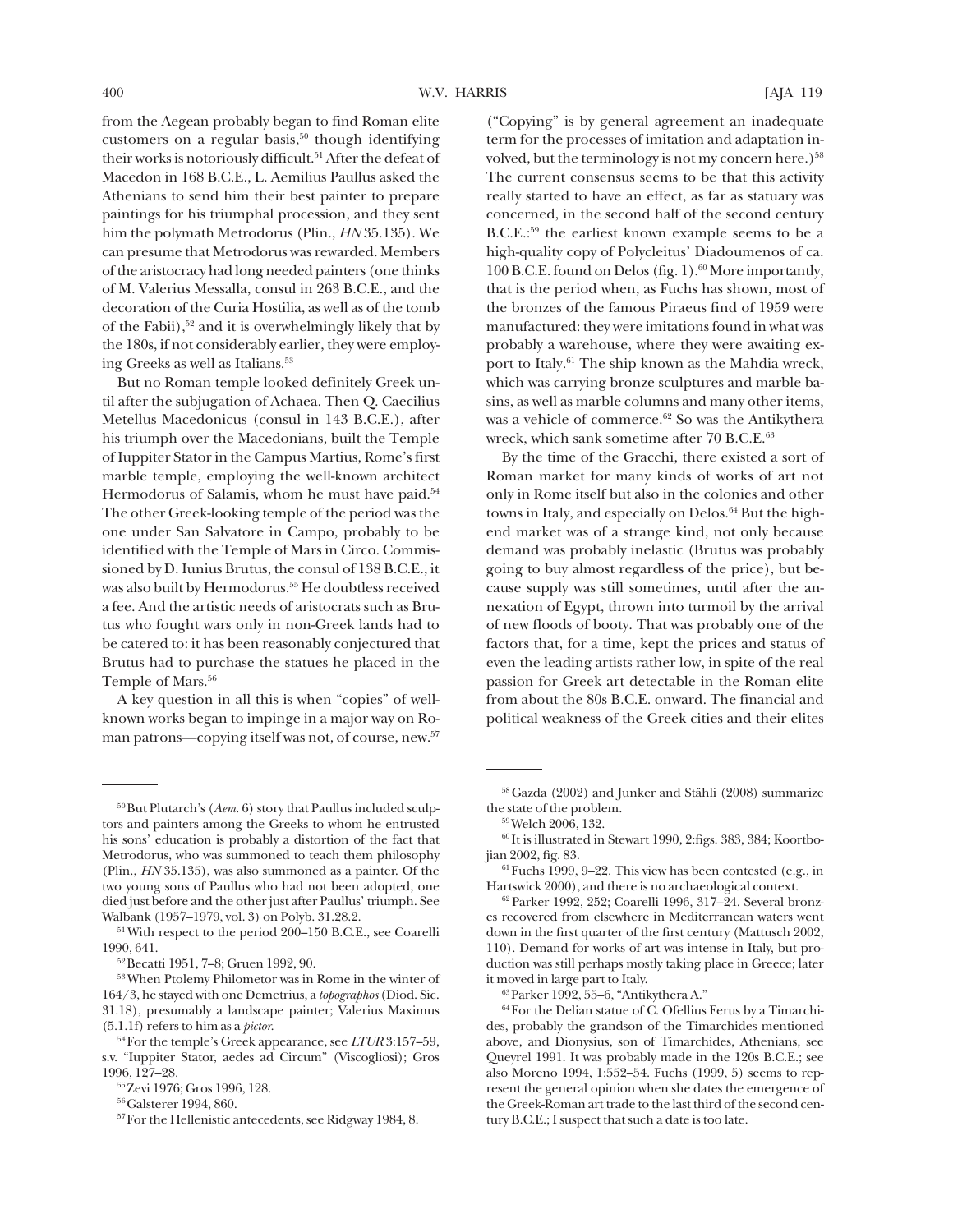in this period presumably compelled them to sell off artistic assets from time to time.

No Roman is yet known to have paid the sort of price that King Attalos II of Pergamon had been willing to pay for a single painting, 600,000 denarii (2.4 million sesterces,  $100$  talents).<sup>65</sup> It was apparently thought remarkable that the extravagant orator Q. Hortensius, consul in 69 B.C.E., had paid as much as 144,000 sesterces (the equivalent of 6 talents and of the annual subsistence costs of more than 1,000 adults) for a painting.66 The first artist to be paid a spectacular price by a Roman, as far as we know, was the painter Timomachus of Byzantium, thanks to Julius Caesar, who paid him some 2 million sesterces (80 talents) for a Medea and an Ajax.<sup>67</sup> Caesar had set a new standard: Agrippa paid the city of Cyzicus 1.2 million sesterces for two paintings, an Ajax and an Aphrodite.<sup>68</sup> It is intriguing that economists have recently argued that in the 20th century art prices were "cointegrated" with top incomes,<sup>69</sup> since very rich Romans undoubtedly grew much richer. It is fairly obvious, however, that in the first century B.C.E.—and in the 20th century C.E.—the determinants of elite expenditure on works of art were a good deal more complicated than the availability of funds among billionaires competing for prestige.

Roman taste was now overwhelmingly Greek, but the prospects for plundering Greeks were coming to an end. Supply and demand now operated in a largely peaceful fashion (with what effects I consider later). But the prices paid by Caesar and Agrippa were never, as far as we know, matched again by persons other than

67 Plin., *HN* 7.126, 35.136.



fig. 1. Statue of the Diadoumenos from the House of the Diadoumenos, Delos, ca. 100 B.C.E. Athens, National Archaeological Museum, inv. no. 1826 (G. Patrikianos; © Hellenic Ministry of Culture and Sports/Archaeological Receipts Fund).

the emperor. No doubt that is partly because we have no Pliny's *Natural History* after Vespasian's reign, but we may also suspect that under the principate only a few of the very rich thought it safe to spend ostentatiously on works of art.

## **PATRONAGE**

What normally interests art historians is how much patrons attempted to control the appearance of what we may call the product.<sup>70</sup> Here, however, I consider

<sup>65</sup> Not 600 denarii, as is said in Bravi 2012, 45. The story (Plin., *HN* 7.126, 35.24) may well be apocryphal, but it is not a fatal objection (pace Gruen 1992, 125) that Attalos is unlikely to have been present in person.

<sup>66</sup> The Argonauts of Cydias (Plin., *HN* 35.130). This could have been at any time between the 70s and 50 B.C.E. Arcesilaus agreed to make a statue of Felicitas for Lucullus for a very large sum that is badly transmitted in *HN* 35.156 (60,000 sesterces is the most likely solution), but Lucullus died before the commission could be fulfilled. Lucullus is said to have paid the equivalent of 48,000 sesterces (two talents) for a copy of a painting by Pausias (Plin., *HN* 35.125). The figure of 500 talents, given as the cost of making a statue of Apollo that Lucullus brought from Asia Minor and set up on the Capitol (Plin., *HN* 34.39), has to be corrupt. On subsistence costs, see Harris 2011, 42.

<sup>68</sup> Plin., *HN* 35.26. The artist is not named. One wonders how Pliny (*HN* 35.70) knew to put a value of 6 million sesterces on a painting of an *archigallus* by Parrhasius, which Tiberius was fond of. It may have been plundered from Ephesus under Sulla and later sold—to Caesar? 69 Goetzmann et al. 2011.

<sup>70</sup> Cf. Smith 2002, 71–4, 96; Stewart 2008, 32–8.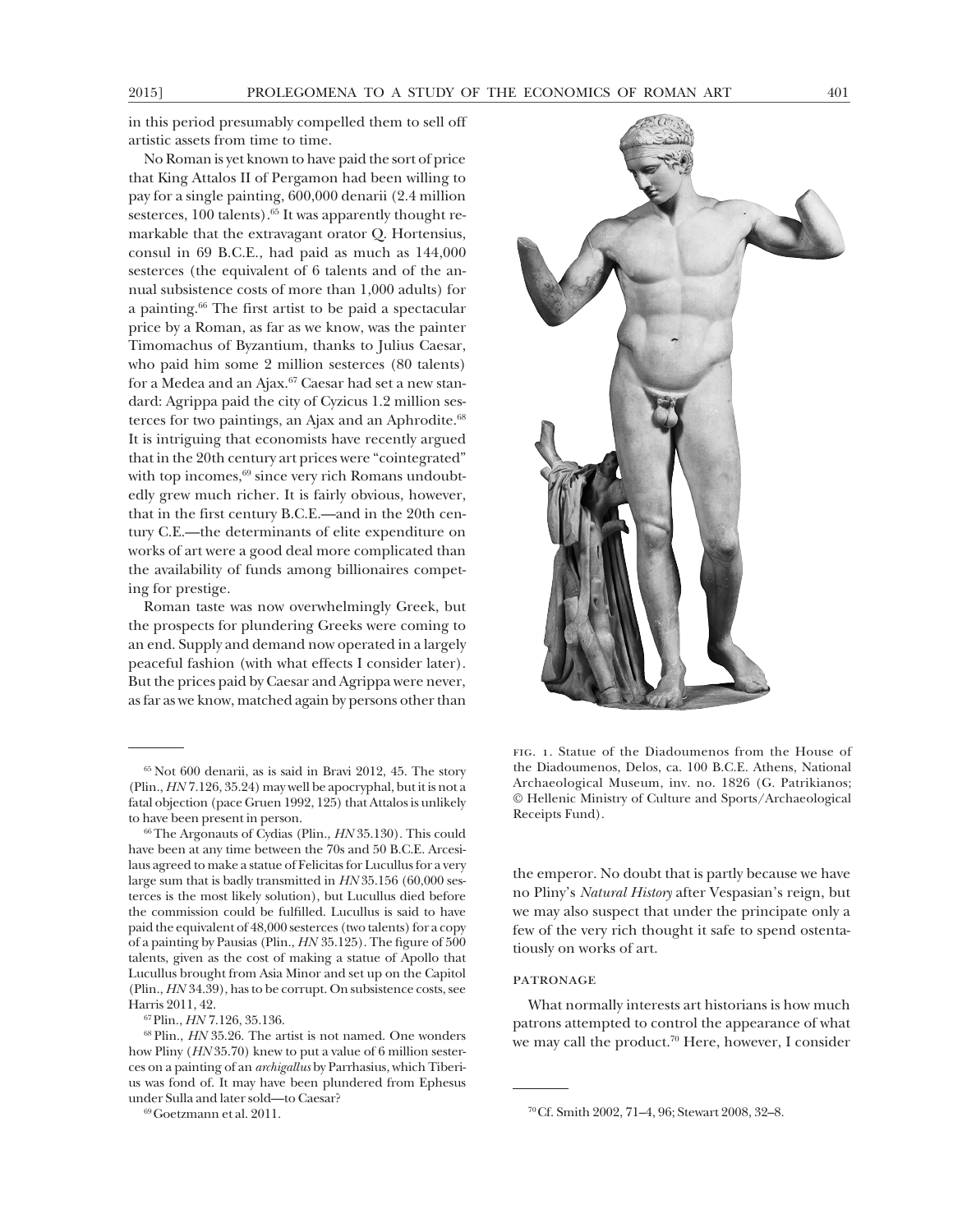whether the Roman rich, including emperors, maintained their favored artists, and more generally how clients and artists related to each other economically. All this has to be understood within the known Roman practices of patronage and clientship (clientship in the other sense, the *clientela* sense).<sup>71</sup>

As Cornell has pointed out, there is deep ambiguity in the term "patron" (and it might be a good thing if Roman art historians used it with more caution). It may refer to a sort of "Renaissance model" in which an emperor or prince maintains artists who mainly or exclusively work for him over long periods,72 or it may simply refer to people who buy things in single transactions. Cornell also maintained that the Renaissance model is not applicable to Rome.<sup>73</sup> But since Roman art historians write all the time about "patrons" without saying what they mean,<sup>74</sup> this matter deserves further investigation.

What happened in the fourth and third centuries B.C.E. can to some extent be conjectured. We must suppose that well-to-do Romans, besides employing independent artisans (some of them certainly immigrants), purchased skilled slaves and sometimes freed them. By this time, *libertini* already formed a characteristic part of Roman social structure.75 Skilled craftsmen were needed to erect buildings, make metal and ceramic fine wares, make jewelry, and paint the walls of tombs. We know virtually nothing about how they made their livings.

In the vastly richer new Rome of the second century B.C.E., members of the upper elite seem generally to have taken on the leading artists/architects for one commission at a time. After the decisive defeat of Macedon in 168, as already mentioned, Aemilius Paullus brought the Athenian painter Metrodorus to Rome for a single set of commissions.<sup>76</sup> Two things are noteworthy about this story: Paullus knew that Athens was home to outstanding artists, but he could only identify one by asking the city; and there is no indication that Metrodorus prolonged his stay in Rome for long once Paullus' triumph was over, or that he continued to work for him.77 Hermodorus of Salamis, rather differently, may well have stayed in Rome during the decade between the two big architectural commissions mentioned earlier, and after the second of them, but there is no reason to think that any single Roman maintained him between commissions.78

By the last generation of the republic, however, the situation seems to have changed to a certain degree. There were more independent artisans than ever before, clearly. We might expect to find the Renaissance model of patronage, if anywhere, in the entourages of the superwealthy and cultivated Cicero and Caesar. Cicero apparently had a close relationship with the architects Vettius Cyrus and his freedman Vettius Chrysippus, but nothing suggests that they worked exclusively for him (though Cyrus' will made Cicero his joint *heres*).79 Cicero's use of Atticus in the matter of purchasing works of art suggests another reason why the Renaissance model did not take hold: a busy senator delegated the whole matter of acquiring works of art to a friend or friends.<sup>80</sup> Caesar's case, meanwhile, is quite odd: from the 50s onward he disposed of innumerable ambitious commissions, but there are no known protégés—partly perhaps because while he was supposedly a "passionate collector" of gems, chased metal work, statues, and paintings, he collected the works of old masters, not contemporaries.<sup>81</sup> One of his two great purchases of contemporary art was the pair of paintings of Medea and Ajax by Timomachus of Byzantium for which he paid 80 talents—but there was, I think, a propagandistic-ideological purpose behind that purchase,<sup>82</sup> and in any case Timomachus was an established independent painter, not Caesar's dependant.

Other superwealthy senators may have been different. The sculptor Arcesilaus, who later produced the cult statue of Venus Genetrix for Caesar, is described

<sup>71</sup> Both topics have generated large bibliographies. On patronage, see esp. Saller 1982. On *clientela*, see Brunt 1988, 388–442.

<sup>72</sup> As to how artistic patronage actually worked in Italy in the 15th and 16th centuries, see Settis 2010. For northern Europe in the 14th and 15th centuries, see Cassagnes-Brouquet 2001.

<sup>73 &</sup>quot;There is no parallel for the situation in the Italian Renaissance, in which wealthy families attempted to monopolize the services of particular artists to make propaganda for them. Rather, the relationship between artist and patron was, generally speaking, a strictly commercial one: a relationship between producer and consumer, subject to market forces and the law of supply and demand. This can be called patronage only in the most attenuated sense" (Cornell 1987, 26).

<sup>74</sup> E.g., Dunbabin 1978; Bartman 1991; Conlin 1997; Elsner 1998. 75 See esp. Livy 7.16.

<sup>76</sup> Plin., *HN* 35.135; *RE* 15(2):1480, s.v. "Metrodorus 21."

<sup>77</sup> Cf. supra n. 50.

<sup>78</sup> On Hermodorus of Salamis, see *RE* 8(1):861–62, s.v. "Hermodorus 8." It is unclear when he constructed *navalia* for the Romans (Cic., *De or.* 1.62), if indeed it was the same man.

<sup>79</sup> On both Vettii, see Cic., *Fam.* 7.14. On Cyrus, see Cic., *Att.* 2.3.2, 2.4.7; *Q Fr.* 2.2.2. On Chrysippus, see Cic., *Att.* 13.29.1, 14.9.1. On the will, see Cic., *Mil.* 48.

<sup>80</sup> Cf. the Damasippus referred to in Cic., *Fam*. 7.23.2. The Avianius referred to in the previous section may have been a dealer and/or the freedman sculptor C. Avianius Evander; see also Treggiari 1969, 137.<br><sup>81</sup> Suet., *Iul.* 47. On Caesar's collection of gems, see Plin.,

*HN* 37.11.

<sup>&</sup>lt;sup>82</sup> Harris 2002, 210 (developed without acknowledgement in Bravi 2012, 77–81).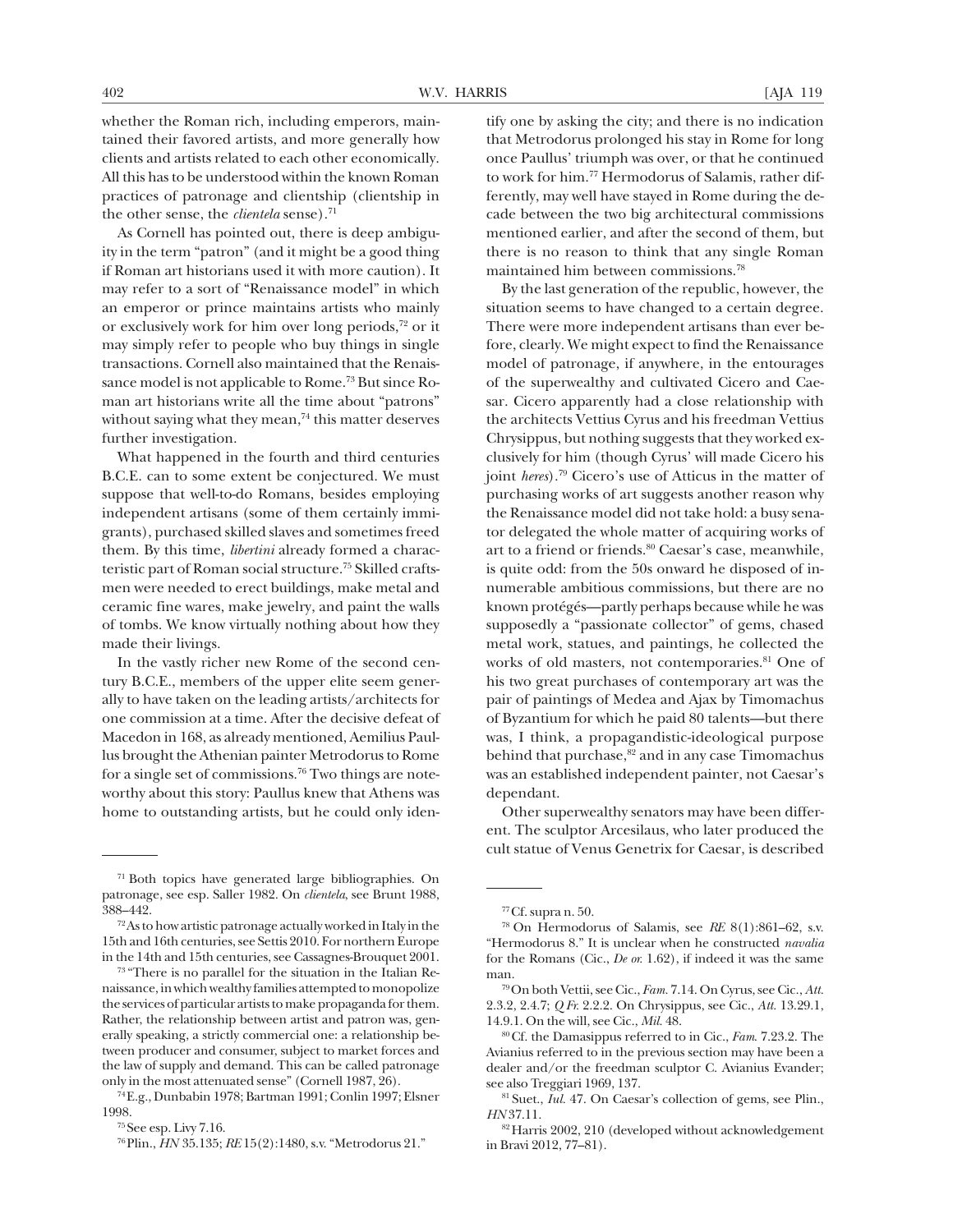as a "familiaris" of L. Licinius Lucullus,<sup>83</sup> which implies that he was active in Rome by the late 60s (Lucullus died insane in ca. 56) and suggests that Lucullus may have supported him. Lucullus was admittedly notorious for being exceptionally hospitable to Greeks.<sup>84</sup> Perhaps Lucullus accepted him as house guest, as he is said to have accepted the poet Archias.<sup>85</sup> A. Gabinius, consul in 58 B.C.E., had among his freedmen a painter named Antiochus who had trained outside his household, but since the latter is described as Gabinius' *accensus* (attendant), the wealthy Gabinius must have maintained him.<sup>86</sup> The two Greek brothers Tlepolemos and Hieron, one a painter the other a modeler in wax, whom Verres is said by Cicero to have maintained as agents during his depredations in Sicily, may in reality have been staff artists.<sup>87</sup> According to Cicero (*Verr.* 2.4.54), Verres "possessed," presumably as slaves, a number of *caelatores* (engravers) and *vascularii* (makers of tableware)—that is to say, craftsmen specializing in producing fine gold and silver plate. Later, M. Antonius took the sculptor C. Avianius Evander, a freedman, from Athens to Alexandria, presumably as a full-time employee.88

With the exception of the story about Lucullus, none of this suggests that artistic patronage had even now risen to the level of generosity of literary patronage.89 There were two obvious and interconnected reasons: artists worked with their hands, for money, and though aristocrats might dabble they did not immerse themselves in artistic ambitions as some of them had immersed themselves in literary work since the days of Cato the Censor.90

We should think of capitalistic enterprise as well as aristocratic patronage. A well-to-do Late Republican woman named Manilia C.f., conceivably a connection of C. Manilius, the freedman-friendly tribune of

66 B.C.E., was the patroness of four freedmen who were mosaicists. They operated a workshop together in or near the capital, and what appears to have been their shop sign survives.<sup>91</sup> Patronage in this case is likely to have meant that Manilia or perhaps her father supplied capital and received profits, not that she monopolized their production for her own benefit.

What changes came with the age of the emperors? It is astonishing how little thought has been devoted to the relationship between artists/craftsmen and the emperors, even those emperors, such as Augustus and Trajan, who clearly paid frequent attention to the visual. The emperor became by far the biggest customer at the top end of the market, and the emperor's household, a vast ramshackle enterprise covering the whole empire, included numerous *artifices* of every kind, mostly known to us through inscriptions: there were, among others, *museiarii* (mosaicists), *caelatores*, *argentarii* (silversmiths), and *architecti* (who might in some cases be master builders rather than architects as now defined).92

Of course most emperors needed architects. The main Early Imperial text about this topic is interestingly ambivalent: Vitruvius complains at length to Augustus that artists without social influence have a hard time being appreciated, and his complaint seems to reveal that what they aspired to was commissions, not appointments.93 But elsewhere he thanks Augustus for ensuring that he would have an adequate income for life, apparently through an army appointment.<sup>94</sup> This was probably a common arrangement. Domitian had his long-serving architect Rabirius (Mart. 7.56, 10.71), who must have worked for him for years; Trajan and Hadrian, their Apollodorus (who was eventually put to

<sup>83</sup> Plin., *HN* 35.155. On the term, see Treggiari 1969, 224. Verboven (2002, 280) overdoes it when he translates *familiaritas* as "intimacy." Arcesilaus presumably came back from Asia

Minor with Lucullus in 66. 84 Plut., *Luc.* 41–2. For Lucullus' paintings and statues, see Plut., *Luc.* 39.

<sup>85</sup> According to Cicero's *Pro Archia* 5, the Luculli "eum domum suam receperunt." But according to *Pro Archia* 6, Archias was (later?) living with the Catuli. Both statements may have been misleading. The differences between artistic and literary patronage are discussed later in this article.

<sup>86</sup> See Cic., *Att.* 4.18.4.

<sup>87</sup> Cic., *Verr*. 2.4.30–1 ("eos iam bene cognitos et re probatos secum in Siciliam duxit"). They came from Kibyra in southern Phrygia. 88 Our source is Porphyry's commentary on Hor., *Sat*.

<sup>1.3.90.</sup>  $\frac{\text{89}}{\text{On the latter topic, note esp. White 1975; Wisconsin 1982.}}$ 

<sup>&</sup>lt;sup>90</sup> On the "completely isolated" case of the first Fabius Pic-

tor, see Coarelli 1996, 21–4.

<sup>&</sup>lt;sup>91</sup> The four freedmen Manilii Caiae l., "structores paeimentari," are to be found in *AÉpigr* 1979.129 (Donderer 1989, cat. no. A 70). The inscription was their epitaph, according to the original editor. It was found at Pantanelle, at the beginning of the Alban Hills. 92 *CIL* 6 9647 (*ILS* 7670; Donderer 1989, cat. no. A 65) re-

fers to a *museiarius* who was an imperial freedman and evidently prosperous. *CIL* 6 9151 refers to two architects, one of whom was an imperial freedman of Julio-Claudian date. *CIL* 6 3927 refers to a goldsmith named Zeuxis (famous name) who was a freedman of Livia. 93 Vitr., *De arch*. 3, pref. 3: "eis ultro opera traderentur."

<sup>&</sup>lt;sup>94</sup> Vitr., *De arch*. 1, pref. 2: "cum [tribus aliis] ad apparationem balistarum et scorpionum reliquorumque tormentorum refectionem fui praesto et cum eis commoda [a salary] accepi quae cum primo mihi tribuisti recognitionem per sororis commendationem servasti. Cum ergo eo beneficio essem obligatus ut ad exitum vitae non haberem inopiae timorem, haec tibi scribere coepi." There may be an allusion here to gifts. For lengthy speculations about Vitruvius' position, see Gros 1997, x–xix. For a civilian interpretation, see Purcell 1983, 156.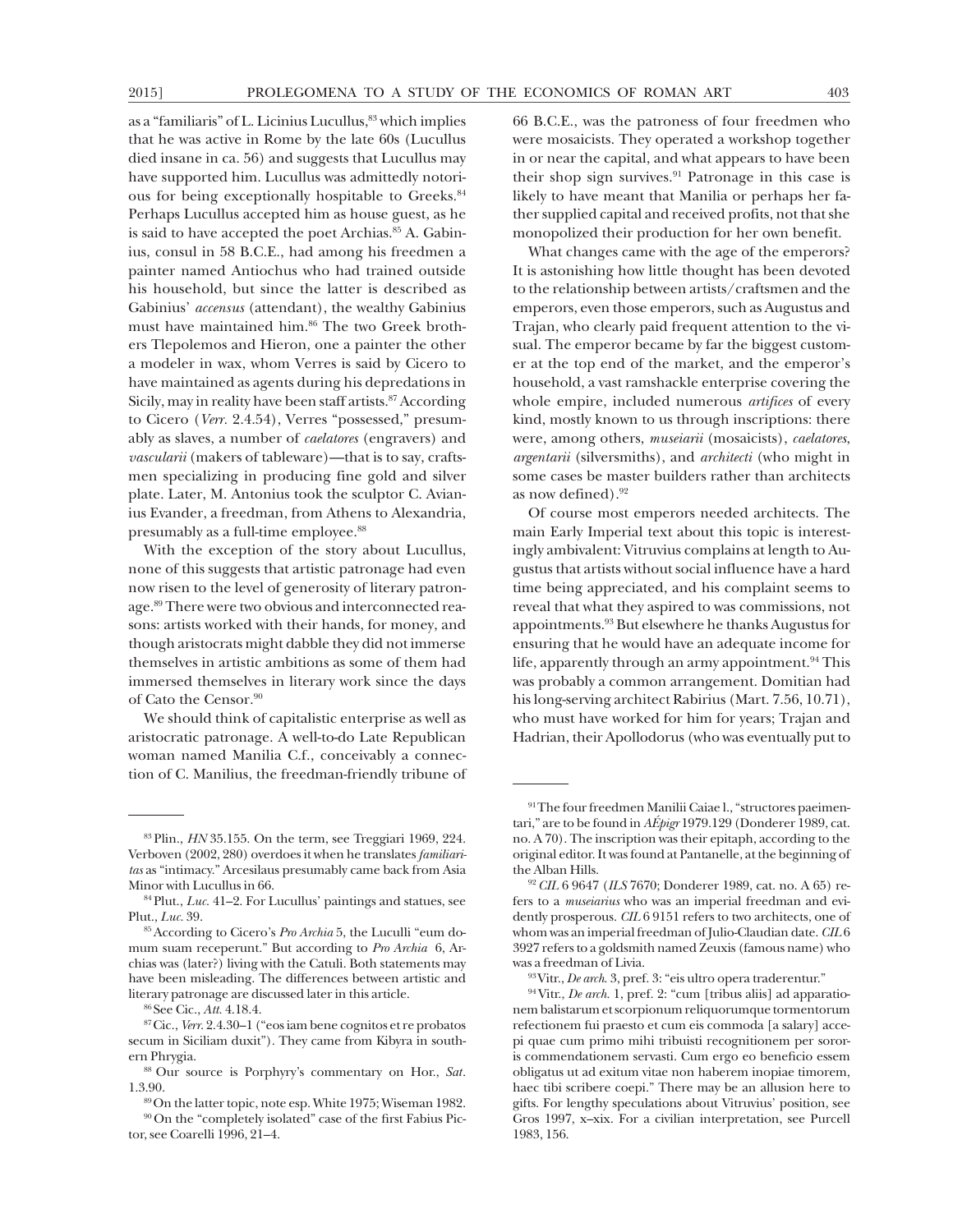Painters and sculptors were usually treated differently from architects, so it seems. We seldom hear of them inside the imperial *familia*. When the *Historia Augusta* says that Hadrian had painters "in summa familiaritate," that is unusual, perhaps unique, and remarked on as such.96 The writer includes them in a long list of professionals including musicians and astrologers, and Hadrian may well have maintained them.<sup>97</sup> Arrian (*Peripl. M. Eux.* 2–3) appears to assume that Hadrian had sculptors at his beck and call. When, however, an emperor "summoned" an artist for a big commission as, for example, in the case of Nero and Zenodorus, who made the emperor's colossal statue<sup>98</sup>—he would obviously pay him on an imperial scale, but there is no reason to think that the relationship would last beyond the single commission. Outside the imperial house, every grand household probably supported some artisans among its slaves and freedmen, as we sometimes know was the case.<sup>99</sup> The highly skilled but otherwise unknown silversmith Cheirisophus, whose name appears on the Hoby cups (fig. 2), was probably a dependant of the Silius whose name he also wrote there, who must be C. Silius, consul in 13 C.E.<sup>100</sup>

95 On Apollodorus, see *EAA* 1:477–80, s.v. "Apollodoros di Damasco" (Bianchi Bandinelli). The death sentence recorded by Cassius Dio (69.4) was needlessly denied in Ridley 1989.

96 *Hadr.* 16. *Epitome de Caesaribus* 14.5 may rest on a misunderstanding of information to this effect. It so happens that the tombstone of a painter who was a freedman of Hadrian survives (Giuliano 1953, 264–65 [with photograph]). The text was never reported in *AÉpigr*. What is most interesting about it is that P. Aelius Aug. l. Fortunatus was also the emperor's *praepositus pictorum*—this is the only time we hear of this office—and that he was evidently prosperous, since he had his own freedmen and freedwomen. He married at the age of about 18. The term "pictor" can, of course, refer to a painter of interior walls (Calabi Limentani 1958, 153).

97 Identifiable Aphrodisian sculptors "enjoyed court patronage" under Hadrian (Toynbee 1951, 30), but this may well have been a matter of particular commissions. The "Flavius" names Toynbee mentions do not attest court patronage under the Flavians but rather the widespread use of the name as an honorific from the fourth century onward.

<sup>98</sup> Plin., *HN* 34.45-6. The artist(s) may have been summoned from far away; this would explain why, e.g., "the [mosaic] landscape panels from Hadrian's Villa are much closer to contemporary work in Antioch than to that in Rome" (Dunbabin 1978, 6).<br><sup>99</sup> For the evidence from the columbarium of the Statilii,

see Blanc 1983, 876–77.

But portable works of all kinds and qualities will have been produced in innumerable *officinae* and *tabernae* and sold to clients in *tabernae*. The well-known sculpture workshop cum shop at Aphrodisias will have been a version of the kind of enterprise that could be found in any large town.<sup>101</sup> The house of the gem cutter Pinarius Cerealis in the Via dell'Abbondanza at Pompeii is another example.102 The bronzes of the Villa of the Papyri came from at least four local workshops.103 But when a painter got a commission, his relationship to his client would not be quite like that of a modern client: for one thing, the client might be referred to as the *dominus* (and might agree by contract to supply especially expensive colors).<sup>104</sup>

Cities also needed architects and artists, and once again there were some full-time staff, who tended to be slaves, and a great deal of reliance on the market. That cities sometimes owned artists we know from signed mosaics.105 Plutarch (*An vitiositas* 3; *Mor.* 498e), on the other hand, alludes to competitive bidding by architects and artists for public contracts, the works in question being temples and colossal statues:

Cities, when they give public notice of intent to let contracts for the building of temples or colossal statues, listen to the proposals of specialists [*technitai*] competing for the commissions and bringing in their arguments [or "estimates"] and models, and then choose the man who will do the work with the least expense and better and more quickly.

Thus the Renaissance model may to some extent be transferable to the Roman world with respect to architects. What we encounter otherwise is, predictably, a mixture of a slave system and a protocapitalist market.

### old masters

What were the effects of the limited supply of, and the fierce demand for, works in various media by famous artists of the past? We know in principle—indeed in detail, thanks to the work of Zanker and others what happened when the supply of sculpture and paintings by the famous artists of the past essentially

<sup>100</sup> Toynbee (1951, 52) calls C. Silius the "patron" of Cheirisophus. His meaningful name argues that he was a slave or a freedman, not simply a noncitizen.

<sup>101</sup> Rockwell 1991. For a more complex account, see Van Voorhis 2012; cf. Trimble 2011, 140–41.

<sup>102</sup> Spinazzola 1953, 2:689–709; cf. Mayer 2012, 54–5. 103 Mattusch 2005, 332.

<sup>&</sup>lt;sup>104</sup> Plin., *HN* 35.30, 44. But the term "dominus" no longer implied a master-slave relationship (Bowman and Thomas 1983, 92).

<sup>105</sup> For a case at Emerita (second century), see Donderer 1989, cat. no. A 50 (plus cat. no. A 83, probably). For a likely case at Beneventum, see *CIL* 9 6281 (Donderer 1989, cat. no. A 61). For a case in Gaul, see Donderer 1989, cat. no. A 86.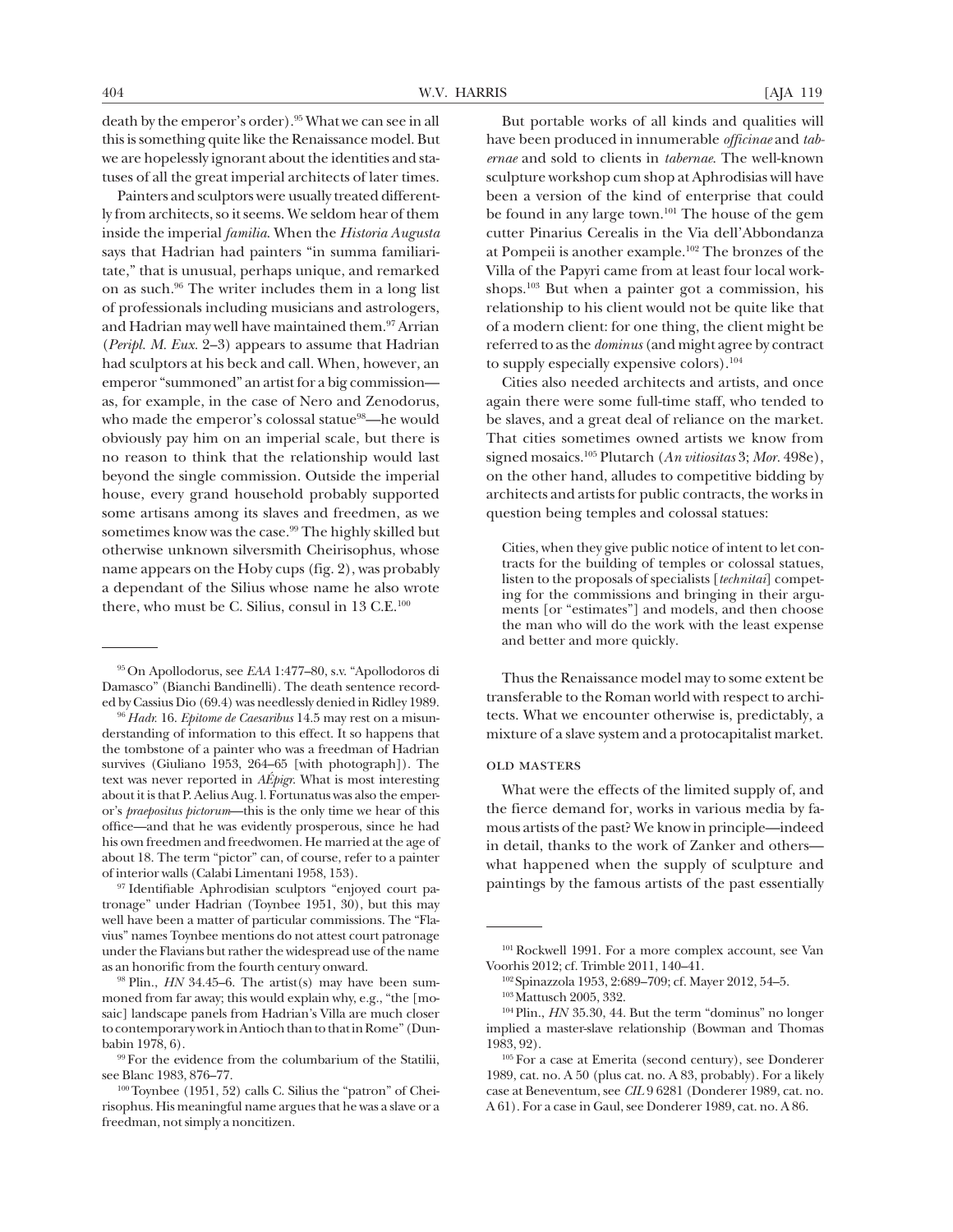

fig. 2. The Hoby cups, from Hoby, Denmark, first century B.C.E. Copenhagen, National Museum (courtesy National Museum of Denmark).

dried up in the Late Republic:<sup>106</sup> everyone resorted to imitations and/or classicizing works. Concrete evidence of this is provided by the large *officina* at Baiae studied by Landwehr and others.107 The plaster casts found at that site (more than 400 from at least 30 different statues) must have been used to make trueto-scale marble copies of famous and not so famous statues of the fifth and fourth centuries B.C.E.

No one should doubt that the social elite of both halves of the Roman empire was in awe of the names of the great sculptors and painters of High Classical and Hellenistic times and esteemed the work of other famous craftsmen, such as silversmiths.108 It is quite wrong to say, as one scholar does, that "the name of a statue's sculptor seems not to have been a primary consideration of most Roman patrons,"109 at least as far as the top end of the market is concerned. This more or less informed respect for the great artists of the past raises several historical questions: the one that interests me here is how much the pressure of demand led to the creation of fakes. Some of the copying, imitation, and so on that took place was, so to speak, out in the open,110 but as in any art market there were

entrepreneurs and poorly informed customers, and the potential for fraud was enormous. That is not to deny that good-quality copies could be admired even when they were known to be copies: a copy of Zeuxis' painting of a hippocentaur was admired in the absence of the original even though it was known to be a copy.111 One Apollonius put his name on the head of a Doryphoros found in the Villa of the Papyri;<sup>112</sup> he merely said that he "made" the object, and presumably he expected that knowledgeable persons would realize what he had done.<sup>113</sup>

Art historians seem generally to suppose that few Romans mistook the copies, imitations, and so on that they could see around them in such abundance for originals.114 There is something to be said for that point of view: upper-class Roman males traveled, and they were to a great extent familiar with a single aesthetic

 $^{106}$ See, e.g., Zanker 1978. 2010; Hallett 1995; Frederiksen  $^{107}$ See Landwehr 1985, 2010; Hallett 1995; Frederiksen 2010.

<sup>&</sup>lt;sup>108</sup> On the continuing lure of the old in Imperial times, see Lucian, *De mercede conductis* 42; *Philops.* 18; Mart. 3.35, 4.39; Petron., *Sat.* 83; Plin., *HN* 34.7; Stat., *Silv*. 1.3.47, 2.2.63–72. On old silver, see Plin., *HN* 33.157, 34.47; Sen., *Helv.* 11.3. The silversmith Apelles is discussed later in this article. But the prestige of the other Apelles failed to protect two of his paintings from being vandalized by Claudius (Plin., *HN* 35.94).

<sup>109</sup> Bartman 1991, 77.

<sup>110</sup> Important artists sometimes made them. E.g., Zenodorus, under Nero, copied two cups by the fifth-century sculptor Calamis (Plin., *HN* 34.47; see also Hallett 2005, 434). Ridgway

<sup>(1984, 20)</sup> argued that "the Romans did not make fine distinctions between original and copy"; the evidence cited in the following notes points in the other direction as far as the elite in the capital is concerned.

<sup>111</sup> Lucian, *Zeuxis* 3. The original had disappeared, sunk en route to Italy after Sulla plundered it from Athens in 86 B.C.E. By Lucian's time, the Athenians could not see many original paintings by the great masters of 500 or 600 years before. It is not accurate to say that Lucian described the work "as if it were by Zeuxis' own hand" (Bergmann 1995, 92). Landwehr (2010) has shown that making a good-quality marble copy of an existing statue was an expensive business and that the product was deemed worthy of respect by wealthy and sophisticated clients.

<sup>112</sup> Bergmann 1995, 80.

<sup>113</sup> For a similar case in Rome, an Aphrodite in the Terme, see Smith 1991, 80, fig. 101. But such cases are very rare.

<sup>114</sup> Some 19 or 20 full-scale ancient replicas of Myron's Discobolos exist. See, e.g., Anguissola 2005. The Cnidian Aphrodite of Praxiteles was even more popular (Marvin 1997, 170).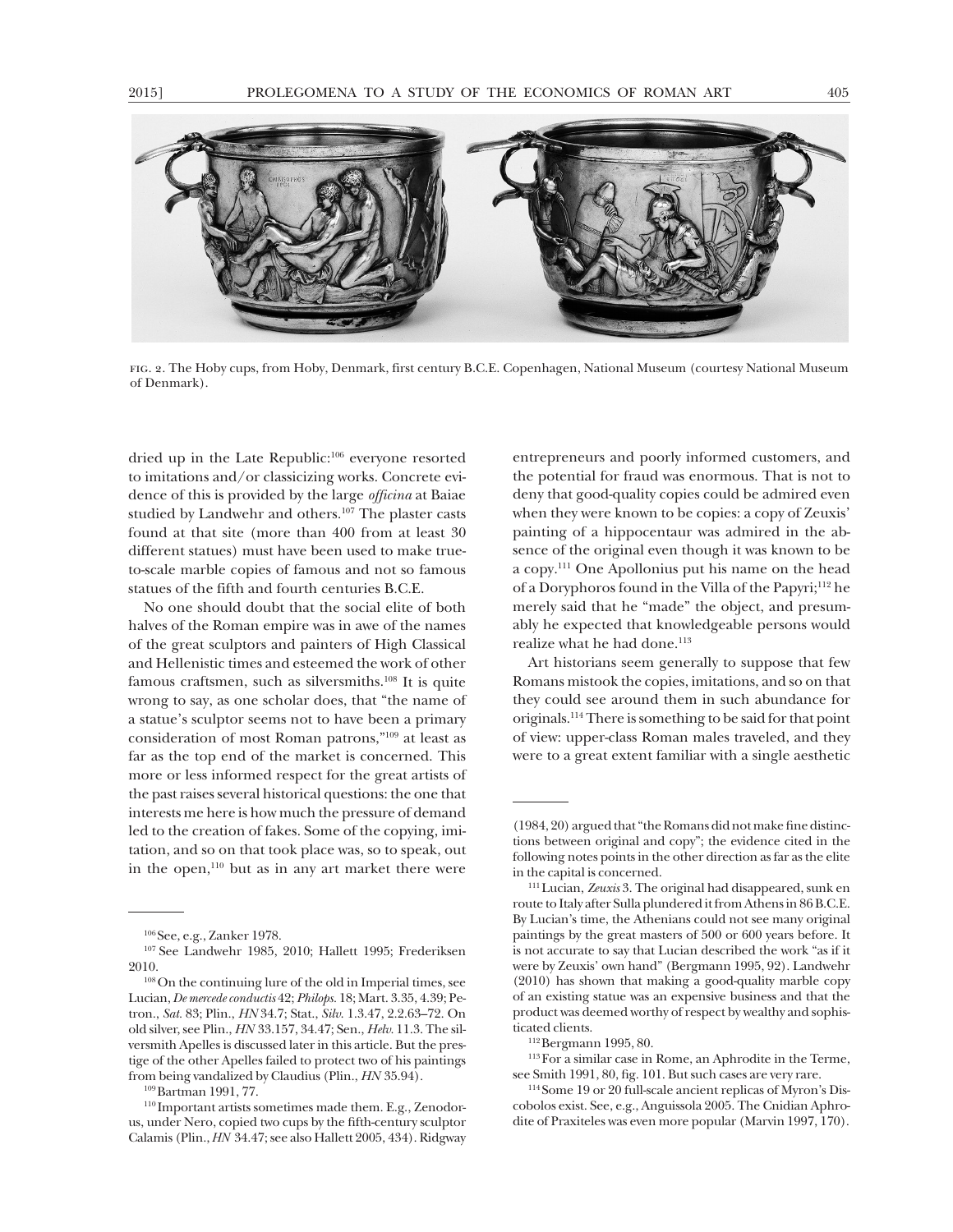(whereas a modern person may be called on to react to a Japanese print one minute, a medieval altarpiece the next, and a Jackson Pollock the minute after that). One Mamurra (whether he was the historical personage of that name or not scarcely matters) is imagined to have found fault with the statues by Polycleitus on sale in the Saepta (Mart., 9.59.12), as well he might. But the probability lies in the direction of much wishful thinking: the incentive to deceive was there, and although there were experts, one could not, as now, easily turn to an acknowledged authority and find out that the possible Titian that has been in the family for generations and might, just might, be the real thing is in reality a mediocre copy.

In the High Empire there was a good deal of tomfoolery in this area, just as one should expect.<sup>115</sup> Supply rose to meet demand. Here is Phaedrus:<sup>116</sup>

Certain *artifices* nowadays succeed in getting higher prices for their new productions if they have inscribed the name of Praxiteles on their marbles, Mys on their polished silver, and Zeuxis on their paintings. So much greater is the favor that biting envy bestows on sham antiquity [*fucatae vetustati*] than upon good new works.

Martial provides plenty of supporting evidence.<sup>117</sup> Petronius (*Sat.* 83) mocks those who claim to own works by Zeuxis, Protogenes, or Apelles.<sup>118</sup> The credulous property owner in Lucian believes, or at least he pretends to believe, that he owns statues by Myron, Polycleitus, and Critias and Nesiotes.<sup>119</sup>

118 Commentators have not been alert here, except for Elsner (1993, 32), who noticed that Petronius puns at some length on the artists' names. 119 *Philops.* 18. Ridgway (supra n. 110) wrongly inferred

Does the material record support such a view? In the nature of things, it can hardly be expected to do so to any great extent, for the question concerns what went on in men's minds. It seems clear, however, that the "Piombino Apollo" in the Louvre (fig. 3) was made in the first century B.C.E. as a bogus work of the fifth century.120 Fuchs has diagnosed a number of other cases of spurious statues, for the most part convincingly.121 The name of Apelles scratched on the bases of four silver skyphoi from the Casa del Menandro was probably put there to deceive (by reference not to the famous painter but, as Maiuri saw, to a homonymous silversmith of the first century B.C.E. known from Athenaeus).122 Homonyms are in fact another part of our problem: there seems to have been another sculptor in the first century B.C.E. who went by the name of Praxiteles.123 On a different level, it is recognized that most of the terra sigillata inscribed "Arreti" was not made at Arretium.124

All this is probably the tip of a large iceberg of fraud. There were, as far as we know, few legal repercussions; it is not clear exactly why.<sup>125</sup> Perhaps it was simply because there were no acknowledged expert witnesses; the concept seems to have been unknown to Roman law. And the task of such hypothetical witnesses would, in any case, have been formidably difficult.

## market integration

On now to a question that seems more important to economic historians. Was there an integrated empirewide market in works of art?<sup>126</sup> Moses Finley's view that there was little empire-wide integration in the Roman economy has been defended and attacked, and some have proposed compromise views, according to which,

<sup>124</sup> Kenrick 2004, 253.

<sup>115</sup> Perhaps this had started long before. What should we think about the "Praxiteles" (we have the "signed" base, admittedly with a partly restored text) in the Hermes House on Delos (Kreeb 1988, 38–9; Rauh 1993, 226–27)? The best discussion of fakery in Roman art is that in Fuchs 1999, 44–52.

<sup>116</sup> Phdr. 5, prol. 3–9. The well-informed knew that there was false Corinthian bronzework on the market (Plin., *HN* 34.12).

<sup>117</sup> Martial (4.39) strongly suggests that private collectors in his time really did make implausible claims to possess works by such names as Myron, Praxiteles, Scopas, Pheidias, and Mentor. On silverware by Mys, see Mart. 8.34; see also 12.69. It might be urged that Martial himself was skeptical, but 14.93 and 14.95 seem to show that he was willing to attribute works to Mys and Mentor. The range of media referred to in these passages is striking; see also Fuchs 1999, 45.

from the fact that Lucian does not say that these were indeed copies that Romans did not bother much about the distinction between originals and copies; the passage shows the opposite, for Lucian expects his readers to scorn the man who does not know the difference.

<sup>120</sup> Ridgway 1967; 1984, 20–1; see esp. Fuchs 1999, 23–8, 40–1. Some work in the course of publication will question this consensus, however.

<sup>121</sup> Fuchs 1999, 47–51.

<sup>122</sup> Maiuri 1933, 308–10; Künzl 1978, 313–14; Painter 2001, 28 ("there was a flourishing market in fakes [of silver]"). So too Baratte 1986, 84. More evidence of High Imperial fakery of works by famous Greek artists is to be found in *CIL* 6 10038– 43, 29796. But most high-quality silver was not signed—e.g., only three vessels out of 108 in the Boscoreale treasure were

<sup>&</sup>lt;sup>123</sup> Shear 2007, 231. Shear comments that "we have no way of knowing whether [contemporaries] would actually have been able to tell if the statue had been carved by the fourthcentury Praxiteles, and if they could not [and in my view most of them certainly could not] they probably assumed that the sculptor was the famous one" (244).

<sup>125</sup> Mustilli (*EAA* 3:579, s.v. "Falsificazione") notes the fact but has no satisfactory explanation.

<sup>&</sup>lt;sup>126</sup> Tendentially in favor: Métraux 2006, 135.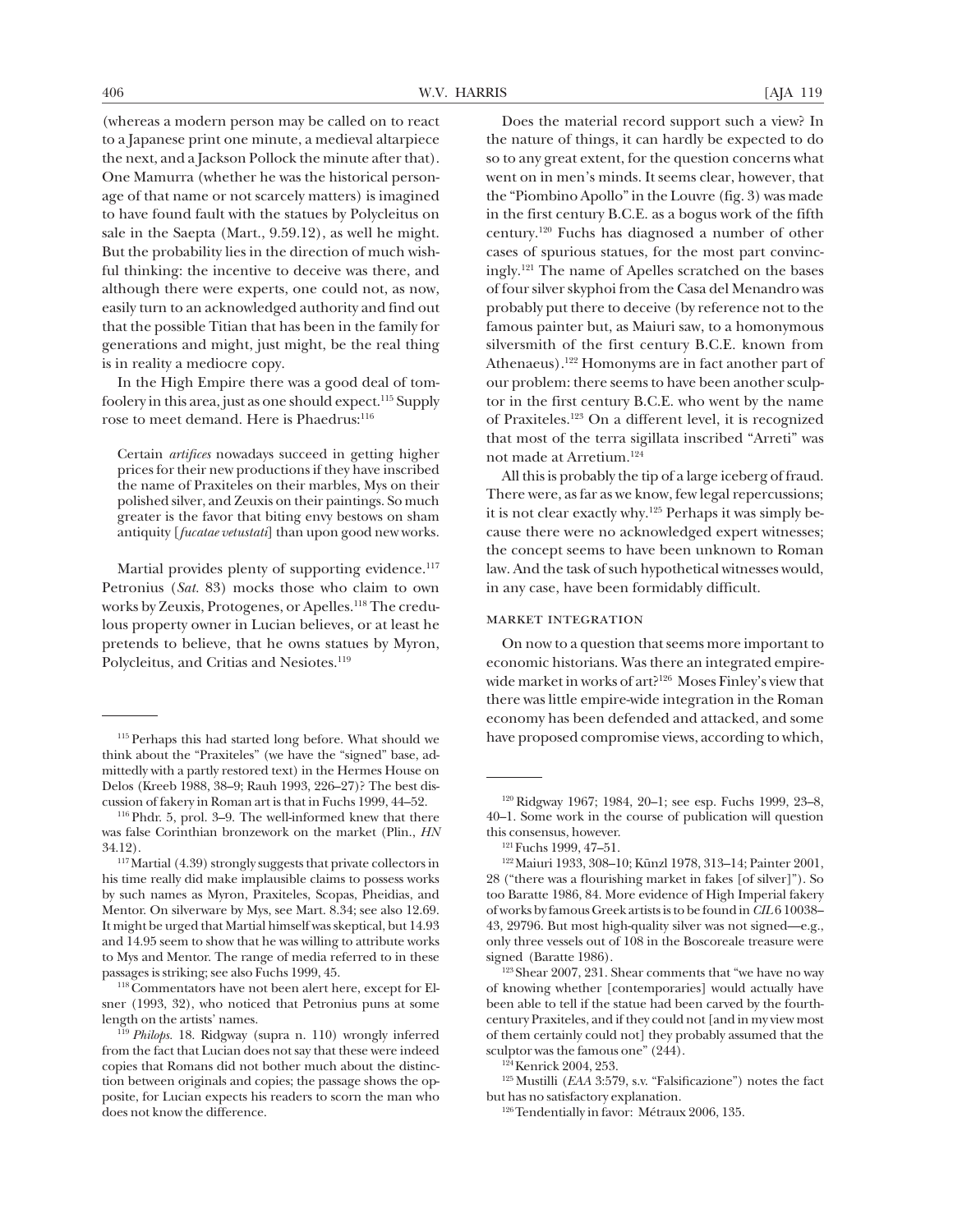for example, the degree of integration varied greatly from commodity to commodity.127 The context for all this is the ongoing dispute about the performance and sophistication, or lack of it, of the Roman economy in general. One might have expected that the growth of interest in Roman provincial art that has been visible for several decades now would have elicited some attempt at answering the question of an integrated market, but such has not been the case.<sup>128</sup>

What is in question is not an integration of styles whether the mosaics made in Italy looked like the ones made in Syria, for instance—but an integration of markets such that the market prices of objets d'art in each medium covaried all over the Roman empire or across a significant part of it.129 But it is not only the works themselves that we need to consider: there are the separate but related matters of the labor market for artists and the market for the materials that artists used.

What I think we have here is a (possibly rather rare) case of genuine empire-wide integration. This is admittedly to a great extent speculation, since without much more in the way of price data than we actually possess no real economist would be likely to pronounce on the question one way or the other.

First, let us consider some factors that point in the other direction, factors that suggest that markets were overwhelmingly local. The scholars who think there was little economic integration in general seem to have a strong hand, since both transport and information were so slow-moving. The high cost of land transport, especially, has been much commented on (its significance has sometimes been exaggerated).130 Not surprisingly, therefore, there was a strong tradition virtually everywhere of local craftsmen more or less satisfying local tastes and demand. In Lucian's famous *Somnium* (7), when the personification of Sculpture competes with Paideia for Lucian's attention, one of her arguments in favor of his becoming a sculptor is that in this way he can pursue his career in his hometown, Samosata. Herculaneum and Pompeii were cosmopolitan places a few miles apart, but the stylistic differences between their respective paintings strongly suggest that each was devoted to its local artists, or at



fig. 3. The Piombino Apollo, discovered in the sea near Piombino, probably from the first century B.C.E. Paris, Musée du Louvre, inv. no. Br 2 (H. Lewandowski; © RMN-Grand Palais/Art Resource, NY).

least to its painters, while sometimes employing outsiders.131 When papyri allow us to get a relatively good view of which craftsmen a town in Roman Egypt could support, the range is fairly broad<sup>132</sup>—but the papyri also refer to itinerant, or at least mobile, craftsmen. A relatively modest Italian town such as Sulmo seems to have provided enough business to maintain a *sculptor statuarius*, a maker of bronze statues (but it is not said

<sup>&</sup>lt;sup>127</sup> For the whole debate, see Bowman and Wilson 2009, 15-28; Scheidel 2012, 8–9.

<sup>&</sup>lt;sup>128</sup> Indeed, a typical contemporary production on provincial art such as Scott and Webster (2003) ignores this and all other economic aspects of the subject.

<sup>&</sup>lt;sup>129</sup> It is certainly relevant, however, to consider how far artistic tastes spread across the entire Roman empire, a question briefly considered in Kousser 2008, 139.

<sup>130</sup> See, e.g., Harris 2011, 281–82, 309–10.

<sup>&</sup>lt;sup>131</sup> Ling 1991, 215.

<sup>&</sup>lt;sup>132</sup> Bowman 1986, 108.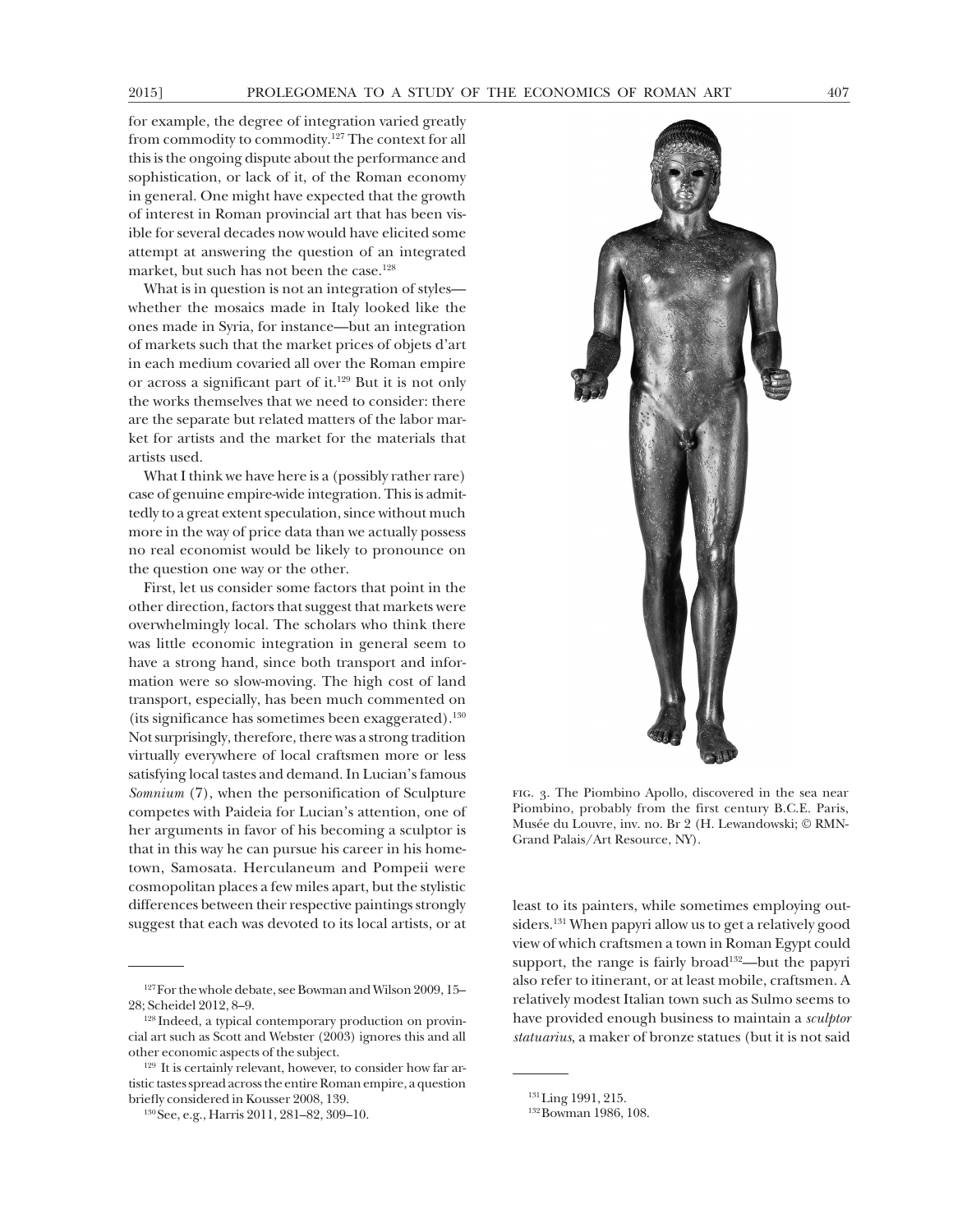that he sold his work only there).<sup>133</sup> In many areas of the Roman world, there were vast quantities of locally produced sculpture.134 Silverware was in even greater demand, and there must have been silversmiths in every considerable town.135

It is in fact surprisingly unclear how much longdistance trade there was in large-scale finished works of art under the Roman empire. A ship that seems to have been bringing a large cargo of bronze sculptures from Greece went down at Punta del Serrone near Brindisi, perhaps at some date in the late second century C.E. It has been hypothesized, not very convincingly, that the works in question had already been broken up and were due for recycling,<sup>136</sup> but in any case it would be difficult to say that the wreck was proof of a heavy regular trade in bronze sculpture.

Some of the important raw materials that artists needed came from limited areas and seem to have been traded in integrated markets that had already existed on a smaller scale in Hellenistic times. The market for papyrus in the Roman empire offers a rough parallel: it was perfectly integrated, since for some reason no one succeeded in growing the plant commercially outside Egypt, $137$  and there was widespread demand throughout the Roman world. Precious metals, precious stones for making gems, copper, high-quality marble, and artists' colors came from a few sources only, or might do so at any given period. Materials constituted, to varying degrees, a substantial part of an artist's/artisan's costs (not necessarily of the price he was able to command),<sup>138</sup> so there was at least a significant common factor working on the prices they asked whether they were based in, say, Rome or Athens, or for that matter in Volubilis or Palmyra.

An ambiguous and intriguing passage of Vitruvius' *De architectura* (1.2.8) deserves attention here, even though it lacks explicit geographical referents. Wise control of costs will be achieved, he tells us, if the architect does not require materials that are very expensive:<sup>139</sup>

For it is not everywhere that there is a supply of quarrysand or stone for making concrete or fir or unknotted fir-wood or marble. Different things are found in different places, and transporting them is difficult and costly. . . . You can get round the lack of fir or unknotted fir by using cypress, poplar, elm, or pine, and other such problems are to be solved in a similar fashion.

At first glance, someone might take this as evidence that building materials did not travel far in the age of Augustus. A better conclusion, given Vitruvius' hostility toward extravagance, is that the market for special stone and timber was in fact on the way to a high level of integration, at least in the central areas of the empire. As Russell has demonstrated, however, the longdistance transport of stone was overwhelmingly water transport, by sea or river. $140$ 

As far as artists' colors are concerned, Pliny assumes an integrated market in which three factors cause price variations: shipping costs, the price the middleman has paid, and successful attempts to corner the market.<sup>141</sup> Many of the prices Pliny quotes seem strikingly low when one considers how far the materials had to travel to get to Rome, and that is probably a sign of substantial, regular trade. The case of the mineral *armenium*, used for blue pigment, is indicative: Pliny (*HN* 35.47) tells us that the Armenian product cost 300 sesterces a pound (at Rome, that is) until Spanish sources were discovered, which brought the price down to 6 sesterces a pound. It would be fascinating to know whether it is possible to provenance the numerous paint remains found in Pompeii—for example, at I.9.9.<sup>142</sup>

By listing the three factors that determine variations in the prices of colors, Pliny seems to be implicitly contrasting these factors with those that formed the prices of the precious metals that make up the subject matter of the rest of book 33. There is an obvious reason: the production of precious metals and stones was

<sup>133</sup>*AÉpigr* 1980, no. 376; see also Buonocuore 1988, no. 1. The younger Pliny (*Ep.* 4.28) presumes that there are competent painters available in a town in northern Italy.  $134$  E.g., it is to be assumed that all or most of the North

African statues whose prices are catalogued by Duncan-Jones (1982) were made locally, though not necessarily by locals. 135 Baratte (1997, 129) discusses the demand for silverware

in Africa.

<sup>136</sup> De Palma and Fiorentino (2003, 97) observed that there is no certainty that this was a single shipwreck. In their view, the finds run from the fourth century B.C.E. to the third or fourth century C.E., but Mannino (2012) holds that none of them is later than the second century.<br><sup>137</sup> On trade in papyrus, see Harris 2011, 174.<br><sup>138</sup> Duncan-Jones (1982, 126) gathers some evidence that

bears on this assertion, but it does not get us very far; see also Painter 1993, 113. For arrangements about the purchase of pigments in documents from Egypt, see Cannata 2012, 603–4.

<sup>&</sup>lt;sup>139</sup> The reader should be warned that the most widely used translations translate this passage carelessly.

<sup>140</sup> Russell 2013, 141–200.

<sup>141</sup> Plin., *HN* 33.164: "pretia rerum, quae usquam posuimus, non ignoramus alia aliis locis et omnibus paene mutari annis, prout navigatione constiterint aut ut quisque mercatus sit aut aliquis praevalens manceps annonam flagellet" (referring back to sections 158–63). The particular sources range from Spain and Gaul to the Aegean, Lydia, Scythia, Cyprus, Egypt, and India. When he takes up the subject again in 35.29–50, he adds North Africa, Armenia, Cappadocia, and Syria. 142 Aliatis et al. (2010) provide information about the chem-

ical composition of Pompeian colors, but there is much more work to be done.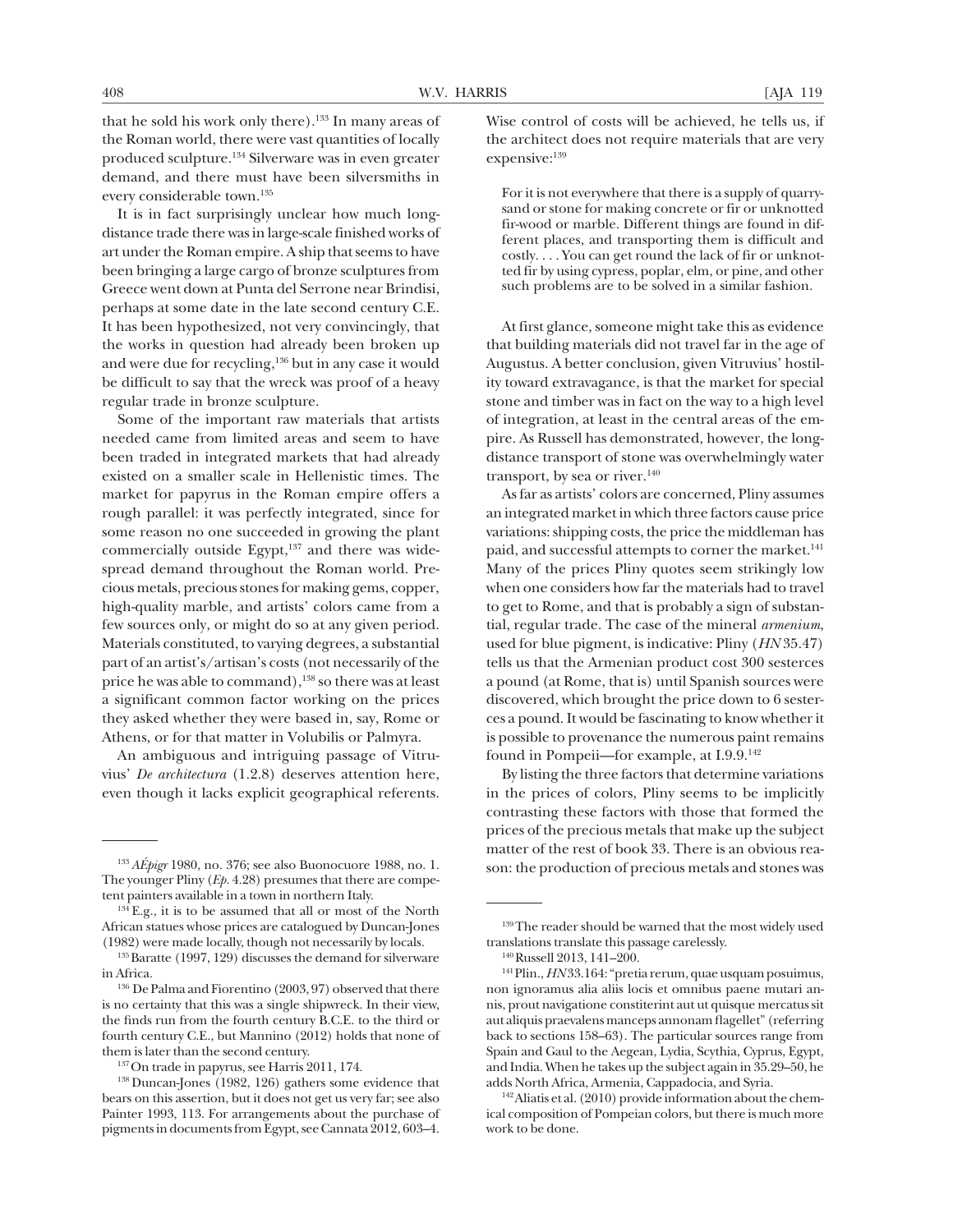in Pliny's time to a considerable extent in the hands of the emperor. This did not mean that his three factors were irrelevant, or that there was no integrated market, but it did mean that one of the determinants of newly mined precious metals was imperial policy, however directly or indirectly it was implemented.<sup>143</sup>

As to how the distribution of marble worked, there has been much controversy. While the emperor controlled many of the quarries from Tiberius' reign onward, some were still privately owned at least as late as the Severan emperors,<sup>144</sup> and there was no centralized "marble bureau" in charge of distribution. Although the emperor sometimes bestowed gifts of marble, market forces operated as well as might be expected in a premodern near-monopoly.145 And some marbles came to experience very wide diffusion, such as the Proconnesian that was used for blockedout sarcophagi exported all over the empire.146 "By the early second century"—such was Ward-Perkins' view— "most of the commoner marbles from imperial quarries became available freely to municipalities and individuals elsewhere [than in Rome]."147 Pensabene has shown in formidable detail that Syria, Palestine, and "Arabia" (i.e., the Roman province of that name) imported both finished architectonic elements and rough quarry blocks from the marble quarries of Asia Minor and Greece (there was no local marble).<sup>148</sup> He has also shown, partly from shipwreck evidence, that in the late second or the third century Proconnesus exported finished architectonic elements to Sicily.149 More recently, Friedland has shown that the marble used for statuary on a fairly large scale in Syria and Palestine—at Panias, for example—was all or virtually all from western Asia Minor.150 But the material from

these quarries was also traveling westward, and prices must have been determined by widespread demand.

The market for precious and semiprecious stones and for engraved gems will have been somewhat similar, with the difference that some of the stones will have been imported from beyond the frontiers.<sup>151</sup> What is striking here is that though much of the expert creation of intaglios and cameos is likely to have taken place in the major cities in workshops like that of the Augustan gem carver Dioscorides,<sup>152</sup> the objects themselves have been found on widely scattered archaeological sites, such as Aquileia and Xanten, and more than 800 have been found in Britain.<sup>153</sup>

But the most intriguing discovery of recent years about the materials Roman artist-craftsmen used concerns the change in the composition of Roman bronzes that apparently occurred in the late first and early second centuries C.E.: more lead, less tin. Lahusen and Formigli demonstrated in great detail when this change occurred (fig. 4) and also, very importantly, that it seems to have happened across the whole empire.154 Whether this has anything to do with Pliny's (*HN* 34.5, 46–7; cf. 95–6) observations about changes in the composition of the bronze used for statues remains unclear. And it could be argued that what we are dealing with here is simply the diffusion of technical knowledge, knowledge to the effect that tolerable bronze could be made with (cheap) lead instead of (more expensive) tin. But that in turn argues that lead was much cheaper than tin everywhere, including the places where the latter was mined locally and the former was not.<sup>155</sup> Integrated markets, therefore?

So much for materials. As far as the *artifices* themselves were concerned, those at the highest level may well have filled commissions far from home, as we have already seen. These men continued to be mostly Greek.156 Their fame spread to the "Latin" provinces, so that under Nero we find the Greek sculptor Zenodorus performing a large commission for the Arverni in

<sup>&</sup>lt;sup>143</sup> See Hirt (2010) for an exhaustive discussion of the ways in which the emperor and the state administered mines in the High Empire. Dodge's (1991) article is still useful. 144 Hirt 2010, 84–93. The strongest evidence comes from

the legal sources. Hirt (2010, 89) goes beyond the evidence, however, when he claims that "the majority of archaeologically documented quarries undoubtedly remained in private or municipal hands during the Principate." The account offered by Russell (2013, esp. 53) is also unbalanced. The key text is Suetonius' *Tiberius* (19), but there is a whole context of state control of natural resources. 145 Since quarrying and mining were capital intensive,

it probably helped the Roman economy that quarries and

mines were concentrated in imperial hands.<br><sup>146</sup> Ward-Perkins 1992, 32–5; Russell 2013, 261.<br><sup>147</sup> Ward-Perkins 1992, 31; Trimble 2011, 70–1, 114. But many regions still used little marble for architecture.

<sup>148</sup> Pensabene (1997) focused on the Severan period; sometimes imperial largesse was involved, but to a great extent it was a matter of trade. 149 Pensabene 2003.

<sup>&</sup>lt;sup>150</sup> Friedland (2012, 21) argues that most of the statuary was

imported fully carved.

<sup>&</sup>lt;sup>151</sup> Casson 1989, esp. 42.

<sup>152</sup> On whom, see Plin., *HN* 37.8; Suet., *Aug.* 50; *New Pauly Online, Antiquity*, s.v. "Dioscorides [2]."

<sup>153</sup> On Aquileia (and other sites), see Sena Chiesa and Gagetti 2009. On Xanten, see Platz-Horster 1987. On Britain, see Henig 1978; Collingwood and Wright 1991, 2423 (where it is noted that 45% of the inscribed gemstones found in Britain are inscribed in Greek).

<sup>&</sup>lt;sup>154</sup> Lahusen and Formigli 2001, esp. 471–78.<br><sup>155</sup> On the major sources of these metals, see Harris 2011, 169. But there is much more to be said.

<sup>156</sup> It is typical that of the 18 silver *caelatores* listed by Pliny (*HN* 33.154–57), all came from the Aegean world. *Architecti* in Rome still came mainly from Greece (Plin., *Ep.* 10.40).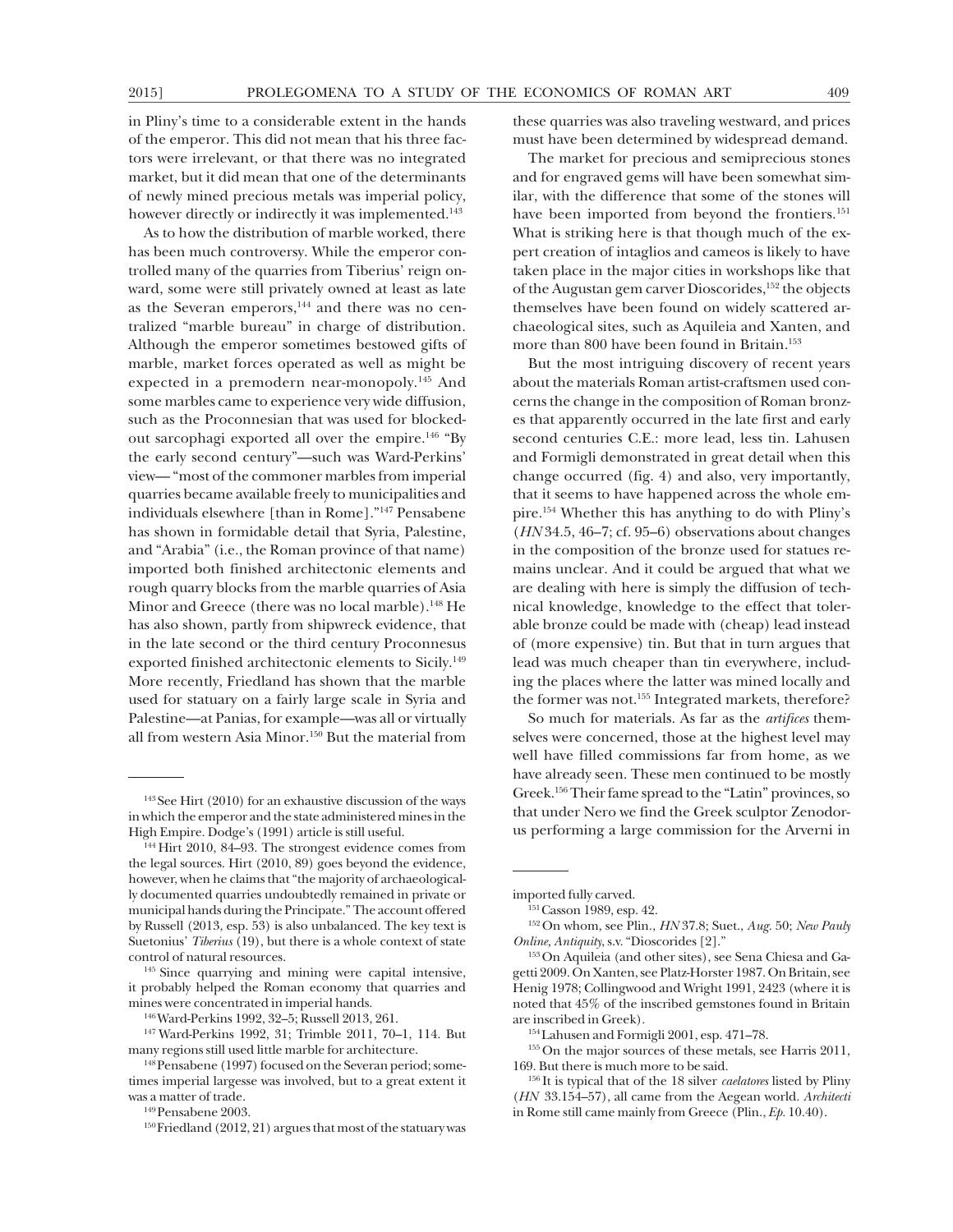

fig. 4. Changes in the proportion of lead in bronze alloys. The numbers refer to the list of statues in Lahusen and Formigli 2001, 478. Asterisks indicate gilded statues. The slightly anomalous results in Group C are thought to be an effect of the gilding process (Lahusen and Formigli 2001, 472, table 1; courtesy G. Lahusen and E. Formigli).

south-central Gaul. This was the top end of the market: the Arverni paid Zenodorus 40 million sesterces for a colossal statue of their chief deity ("Mercury"), which took 10 years to make.<sup>157</sup> When ambitious North Africans at Zliten, perhaps in Flavian times, wanted splendid mosaics, they presumably had to bring in specialists from outside—probably, so Dunbabin suggests, from somewhere in the eastern provinces.<sup>158</sup> Aphrodisian sculptors worked not only in Greece and Italy but also occasionally in North Africa.159 This was what the most ambitious craftsmen sought: to be summoned for big commissions to distant parts of the civilized world thus the boast of a sculptor's tomb in Rome was that he had "decorated the city and the world."160

We might hypothesize that itinerant artists were for the most part either at the upper level of "internationally" famous stars or persons who operated within a fairly restricted radius from their home bases.<sup>161</sup> But reality turns out to be more complex, and we sometimes find such men working quite far from home an Alexandrian mosaicist in Sicily, for example, and a Palmyrene sculptor at Berenike.162 Such phenomena reflect the ease of travel, the high level of demand for artistic products, and the existence of a cultural koine*.* 

It is worth noting in passing that fine-quality terra sigillata seems to have been one of the few moderately priced products that had the sort of wide geographical spread that the most luxurious commodities could achieve. The penetration of Italian and later Gallic terra sigillata into distant provinces also seems to argue in favor of a widely integrated fine pottery market, though only a relatively small amount of it crossed the west-east divide.163 And insofar as branch workshops were involved in pottery production,<sup>164</sup> that should be seen as a further sign of integration.

<sup>157</sup> Plin., *HN* 34.45. An alternative reading would give the price as 400,000 sesterces, but that is less likely. It is possible, as has been suggested, that his home was no farther away than Massilia. 158 Dunbabin 1978, 18. Mosaicists far from home include

one from Puteoli in northern Gaul (near Le Havre) (Donderer 1989, cat. no. A 86), with a local pupil.

<sup>159</sup> Toynbee 1951, 29–30. On Aphrodisian stylistic influence at Lepcis, see Toynbee 1951, 32. But it is now known that the marble there was not Aphrodisian.

<sup>160 &</sup>quot;Urbem decoravit et orbem" (*CIL* 6 23083; *ILS* 7711). On an Aphrodisian sculptor named Zeno who says he traveled a lot for his work, see *CIG* 3 6233; *IGRR* 1 258.

<sup>161</sup> Such will have been the so-called Mausoleum Workshop active in southern France in early Augustan times, according to Kleiner 1977. On itinerant mosaicists, see Toynbee 1951, 44–7.

<sup>162</sup> For the Alexandrian in Sicily, see Donderer 2008, 38. For the Palmyrene, see Sidebotham et al. 2008, 138.

<sup>163</sup> Poblome et al. 2004.

<sup>164</sup> Harris 2011, 149.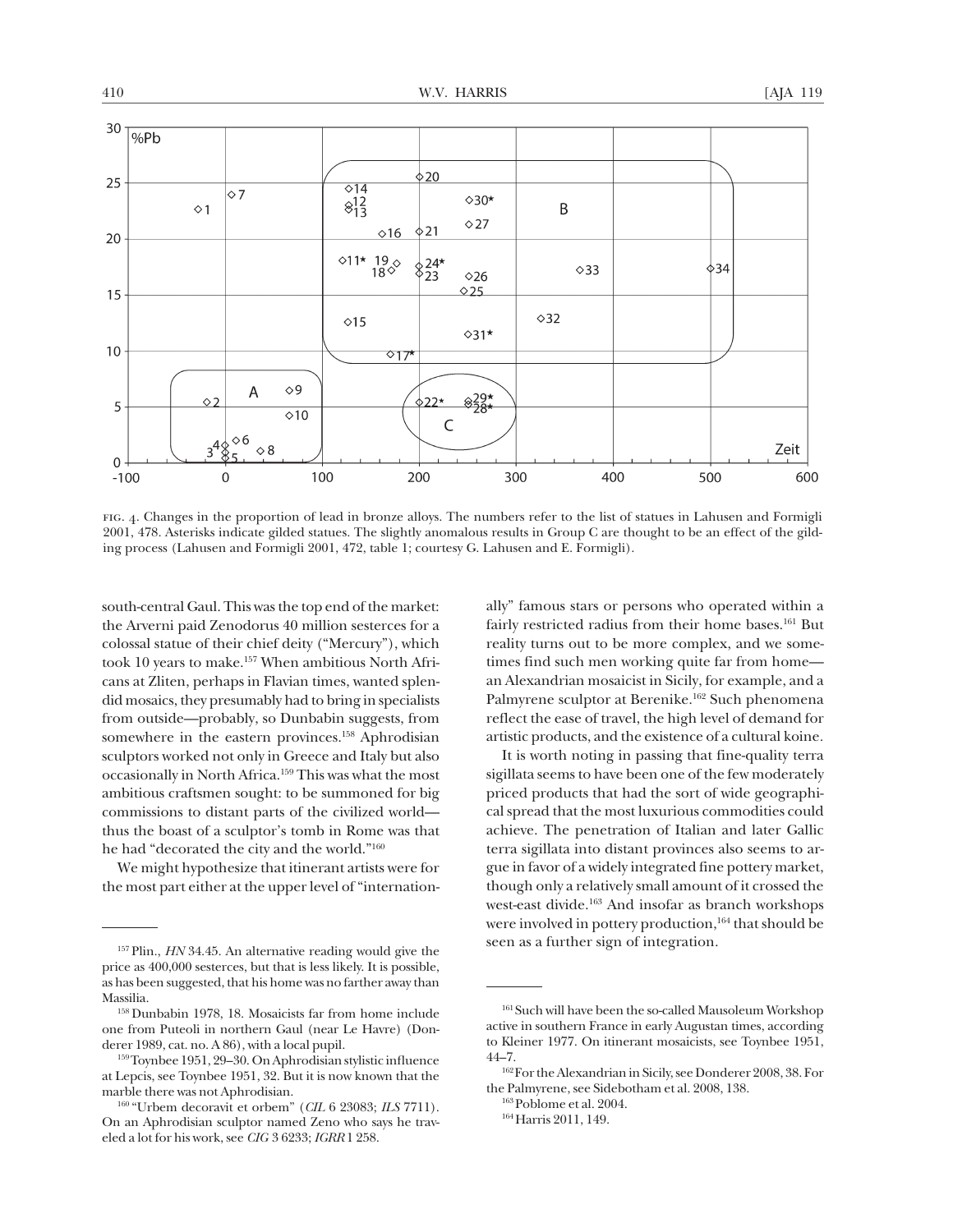Thus, there were local markets (I am still using the term in its abstract sense) and also widely integrated markets, but there was yet a third kind of market, the regional one, falling between these two poles.

## late antique developments

When the Mediterranean economy began its slow fragmentation in the third century, what were the effects on the production and distribution of works of art? This is an enormous subject made all the more complex by deep disagreements about the Late Antique economy (284–641 C.E.), partly once again because archaeologists and economic historians ask different questions. One should remember, to begin with, that this economic deterioration had a completely different chronology from one region to another: North Africa, for instance, suffered relatively little from warfare in the third and fourth centuries.

Here are some of the problems that deserve further investigation (I mainly limit myself here to the period 284–455); the links between them should be fairly obvious.

#### *The Operation of Supply and Demand in the Fine Arts*

Imperial patronage continued, though its modalities are largely hidden from us, and the Theodosian emperors could afford much less than Diocletian or Constantine. Outside the imperial households, the main story has to be that, while there were always rich people, and there were new ecclesiastical patrons, eventually on a vast scale, there was less disposable income than there had been in the High Empire. There was further decline, varying by region, once Constantine's successors began fighting with one another. Demand therefore decreased. According to Stewart, "whatever drove the disappearance of classical naturalism from certain categories of Late Antique art, the supply of materials and skills that fuelled earlier artistic production was simply ceasing to exist."165 But "simply ceasing to exist" does not tell us enough. Civil wars and invasions between 235 and 285 had certainly disrupted trade in materials and hindered the training and employment of craftsmen, and the same was once again true, on a still wider scale, in the period after the 370s. When sarcophagus production came to an end in Attica ca. 260,<sup>166</sup> it must mainly have been supply, not demand, that faltered. What Henig refers to as the "sudden decline of the craft of gem cutting in the second half of the third century"<sup>167</sup> may be indicative here: since intaglios were often used for practical purposes, it is hard to suppose that it was severely reduced demand that caused the collapse.

But a decline in demand must have played a very large part. In the west in particular, the urban elite was less able to afford statues, paintings, engraved gems, and other such luxuries (whether this was partly caused by cultural change is a separate question).<sup>168</sup> When we meet evidence for a shortage of architects in the Theodosian Code (provisions of 334 and 344), $^{169}$ that is probably because a period of disruption had been succeeded for a time by one of relative peace and prosperity. In fact, the economic decline of the Late Roman empire went in waves. Between waves there could be serious shortages of technically qualified specialists in a variety of fields: the code gives in effect a list of them attached to a provision of the year 337, including artists in diverse media (*Cod. Theod.* 13.4.2). These were architects, painters, statue makers, makers of paneled ceilings, sculptors, mosaicists, silversmiths, makers of fine glassware (*diatretarii*), bronzesmiths, makers of wooden statues, makers of tessellated floors, goldsmiths, and workers in ivory—in other words, almost the entire range of the producers of fine art and architecture. The period in question coincides with the "boom in villas" that Hannestad dates to the years 320–380.170

#### *Imperial Intervention*

The law of 337 exempted all of the above from compulsory public services, and a law of 374 gave much wider privileges to *picturae professores*, if they were freeborn.171 Thus, the government intervened in the market for professional skills to a far greater extent than it had ever done before Diocletian's Edict on Maximum Prices. The later of these provisions may also suggest that the prestige of painting had risen somewhat—it is hard to imagine such men being singled out for favors in the earlier empire.

Diocletian's Edict on Maximum Prices was not the last attempt by an emperor to control the prices of materials that were used by skilled craftsmen. Successive emperors tried in particular to lower the price of mar-

<sup>&</sup>lt;sup>165</sup> Stewart 2008, 168. For the apparent shortage of skills, see also Huskinson 2005, 674. But the maximum pay of a *pictor imaginarius* in Diocletian's Edict on Maximum Prices (a modest 150 sesterces a day) was only double that of a *pictor parietarius*, which suggests that neither was in short supply.

<sup>166</sup> Sodini 1989, 163.

 $^{167}\rm{Henig}$  1978, 21.  $^{168}\rm{For}$  the decline in the number of sculptured sarcophagi in the area of Rome between the periods 300–330 and 330– 400, see Cameron 2011, 183–84 (based on Dresken-Weiland 2003). 169 *Cod. Theod.* 13.4.1 (334 C.E.), 13.4.3 (344 C.E.). 170 Hannestad 2012, 76.

<sup>&</sup>lt;sup>171</sup> *Cod. Theod.* 13.4.4. Thus, they caught up with the practitioners of the liberal professions, who are dealt with in 13.3.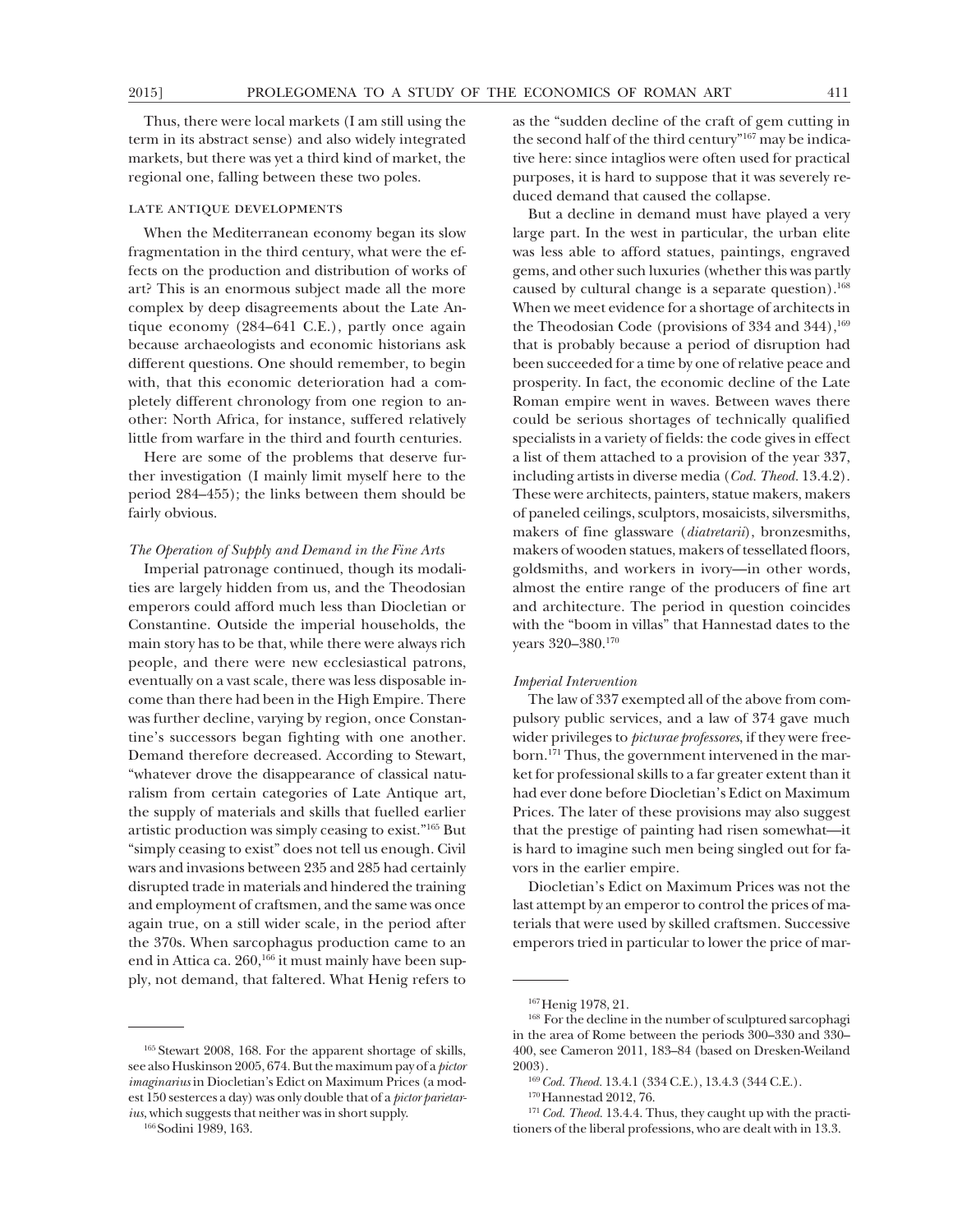ble by encouraging the exploitation of private quarries at the expense of the imperial near-monopoly. The earliest known regulation of this kind dates from 320 (*Cod. Theod.* 10.19.1), but since our source is the Theodosian Code, it may be that Constantine was following a Diocletianic precedent. The price had nonetheless risen steeply by 363 (*Cod. Theod.* 10.19.2); it is not clear why. In 393, finally, the government reversed itself, prohibiting the private working of marble quarries (*Cod. Theod.* 10.19.13). How much effect such regulations had is unknown.

#### *Supply and Reuse*

Some Late Antique building projects in the capital and elsewhere notoriously made heavy use of marble spolia—in particular, the Arcus Novus of Diocletian and the Arch of Constantine.172 The database of Late Antique statuary created by Smith and Ward-Perkins shows that this was a widespread practice.<sup>173</sup> But it was not altogether a new practice, even in the capital—far from it.174 The question remains: to what extent did this result from a shortage of materials or qualified craftsmen?175 Church building and the new capital in the east created new priorities.

## *Art Production and Urbanization*

Do texts or material remains tell us whether provincial towns could still provide enough demand to support specialist artisans—in particular, makers of nonutilitarian products? The wave of church building after 312 provided ample work, but how heavily decorated were ordinary churches?<sup>176</sup>

## *Trade Patterns*

Huskinson noted that "[o]ne major aspect of the art of this period [193–337] is its increasing regionalism."177 Works of high quality could still, however, travel considerable distances in the mid fourth century. The Kaiseraugst silver treasure, which was closed in 351/2, included high-quality vessels made at Trier, Mainz, Naissus, Serdica, Thessalonica, and Nicomedia.178 Did the silversmiths who made those vessels work for the market or, alternatively, for an imperial official? The owner may have received some pieces as gifts, but it is improbable that he acquired most of them in that way.179 Always supposing that long-distance commerce was involved, can we imagine a similar collection 50 or a 100 years later? Villa owners in late fourth-century Gaul and Spain imported a certain amount of statuary from Asia Minor (via Constantinople or Rome?)<sup>180</sup> but can hardly have done so a generation after that.

## *Anonymity and Fame*

Finally, veering back toward social history: anonymity and fame. Whole chapters are written about Late Antique art in which not a single artist is named, for the good reason that all the great works of Late Antique art are, for us, anonymous.<sup>181</sup> No surprise there, but perhaps we are missing something, for there are signs of change. Two sculptors from Aphrodisias whom we happen to know about by epigraphic accident reached the rank of *vir perfectissimus* in the early fourth century; one was a *comes*. 182 Smith has proposed that they were not sculptors at all but rather "a new kind of workshop owner,"183 but the hypothesis seems unnecessary. When the astrologer Iulius Firmicus Maternus (writing in 334–337), himself a man of high social rank, mentions painters and other visual artists, he seems to assume that they are respectable and can indeed achieve fame.184 Can all this be reconciled with the wholesale destruction of statuary that took place in Rome, Athens, and elsewhere from the third century onward, much of it for the purpose of building new city walls?185

## FURTHER WORK

More work needs to be done on the Roman forgery of works of art. But the most promising areas for further research concern integration and late antiquity. In particular, further archaeological work modeled on that of Pensabene and Friedland might do much to illuminate and define what I have called regional

<sup>172</sup> For the Arcus Novus, see *LTUR* 1:101–2, s.v. "Arcus Novus" (Torelli) (with bibliography). For the Arch of Constantine, see Elsner 2000, esp. 153–54. For a wider discussion, see Liverani 2004.

<sup>173</sup> Smith and Ward-Perkins 2012.

<sup>174</sup> Pensabene 2001, 118–19.

<sup>175</sup> Liverani (2004, 432) maintains that "economic and practical reasons" always had "a primary role," but much more needs to be said.

<sup>&</sup>lt;sup>176</sup> Textual sources are to be found in Mango 1972.

<sup>177</sup> Huskinson 2005, 695.

<sup>178</sup> Cameron 2006, esp. 697 (reviewing Guggisberg 2003).

<sup>179</sup> Cameron 1992.

<sup>180</sup> Stirling 2007, 314–15.

<sup>&</sup>lt;sup>181</sup> Some of the names on vessels in the Kaiseraugst treasure might be those of the craftsmen, but there is no guarantee (Guggisberg 2003, 181–82). 182 Roueché 1989, nos. 11–13 (Fl. Zeno and Fl. Androni-

cus). But the case is complicated, as Roueché points out.

<sup>183</sup> Smith 2007, 215. Fl. Zeno "signed" a statue found in Rome, and there is no evidence that any ancient person other than the actual master sculptor, or of course a forger, ever did that in antiquity. 184 See, e.g., Firmicus Maternus, *Mathesis* 6.8.1, 8.7.5; cf.

Calabi Limentani 1958, 53–5. Thorndike (1913) argued that whatever its debts to earlier works, the *Mathesis* reflects the world of Firmicus' own time.

<sup>185</sup> On this phenomenon, see Coates-Stephens 2007.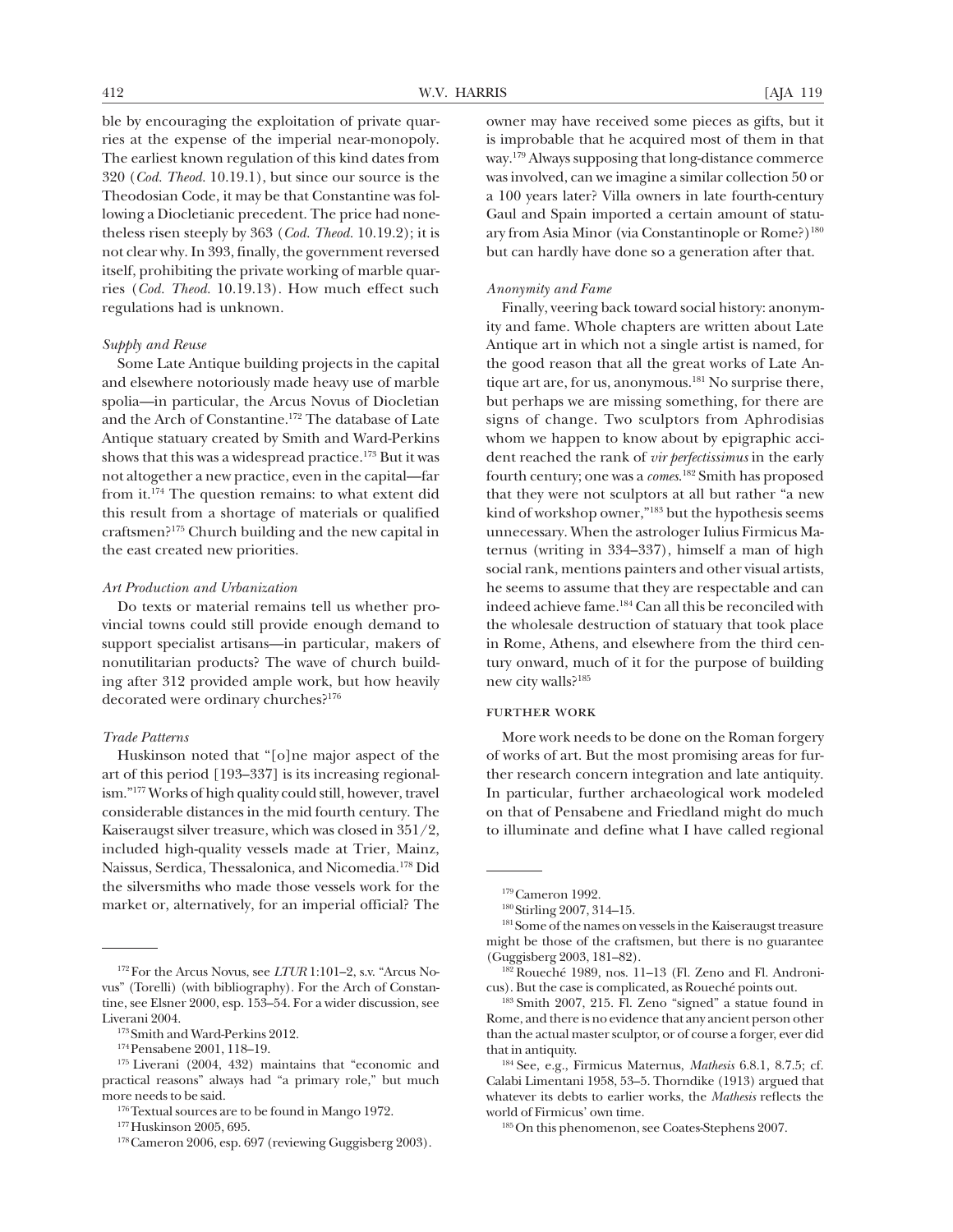markets, and to trace their survival and decline in late antiquity.

department of history columbia university new york, new york 10027 wvh1@columbia.edu

# Works Cited

- Alexander, M.C. 1984. "Compensation in a Roman Criminal Law." *University of Illinois Law Review*:521–39.
- Aliatis, I., D. Bersani, E. Campani, A. Casoli, P.P. Lottici, S. Mantovan, and I.-G. Marino. 2010. "Pigments Used in Roman Wall Paintings in the Vesuvian Area." *Journal of Raman Spectroscopy* 41(11):1537–42.
- Anguissola, A. 2005. "Roman Copies of Myron's Discobolos." *JRA* 18:317–35.
- Baratte, F. 1986. *Le trésor d'orfèvrerie romaine de Boscoreale*. Paris: Editions de la Réunion des Musées Nationaux.
- ———. 1997. "La vaiselle d'argent dans l'Afrique romaine et byzantine." *L'Antiquité Tardive* 5:111–32.
- Bartman, E. 1991. "Sculptural Collecting and Display in the Private Realm." In *Roman Art in the Private Sphere: New Perspectives on the Architecture and Décor of the Domus, Villa and Insula*, edited by E. Gazda, 71–88. Ann Arbor: University of Michigan Press.
- Becatti, G. 1951. *Arte e gusto negli scrittori latini*. Florence: Sansoni.
- Bergmann, B. 1995. "Greek Masterpieces and Roman Recreative Fictions." *HSCP* 97:79–120.
- Bergmann, M. 1999. *Chiragan, Aphrodisias, Konstantinopel: Zur mythologischen Skulptur der Spätantike.* Palilia 7. Wiesbaden: Reichert.
- Bianchi Bandinelli, R. 1950. *Storicità dell'arte classica*. 2nd ed. Florence: Electa.
- Blanc, N. 1983. "Les stucateurs romains: Témoignages littéraires, épigraphiques et juridiques." *MÉFRA* 95:859–907.
- Bowersock, G.W. 1965. *Augustus and the Greek World*. Oxford: Clarendon Press.
- Bowman, A.K. 1986. *Egypt After the Pharaohs 332 BC–AD 642: From Alexander to the Arab Conquest*. Berkeley and Los Angeles: University of California Press.
- Bowman, A.K., and J.D. Thomas, eds. 1983. *Vindolanda: The Latin Writing-Tablets*. Britannia Monograph Series 4. London: Society for the Promotion of Roman Studies.
- Bowman, A.K., and A.I. Wilson. 2009. "Quantifying the Roman Economy: Integration, Growth, Decline?" In *Quantifying the Roman Economy: Methods and Problems*, edited by A.K. Bowman and A.I. Wilson, 3–84. Oxford: Oxford University Press.
- Bravi, A. 2012. *Ornamenta Urbis: Opere d'arte greche negli spazi romani.* Biblioteca archaeologica 28. Bari: Edipuglia.
- Brunt, P.A. 1988. *The Fall of the Roman Republic and Related Essays*. Oxford: Clarendon Press.
- Buonocuore, M., ed. 1988. *Sulmo, Trebula Suffenas, Albingaunum, Bellunum*. Supplementa Italica, n.s. 4. Rome: Quasar.
- Calabi Limentani, I. 1958. *Studi sulla società romana: Il lavoro artistico*. Biblioteca storica universitaria Serie 2, Monografie 9. Milan: Istituto Editoriale Cisalpino.
- Cameron, A. 1992. "Observations on the Distribution and
- Ownership of Late Roman Silver Plate." *JRA* 5:178–85. . 2006. "More Pieces from the Kaiseraugst Treasure and the Issue of Imperial and Senatorial *largitio* Plate." *JRA* 19:695–702.
- ———. 2011. *The Last Pagans of Rome.* Oxford: Oxford University Press.
- Camporeale, G. 2011. "Maestri d'arte e mercanti d'arte ai primordi della storia etrusca." In *Corollari: Scritti di antichità etrusche e italiche in omaggio all'opera di Giovanni Colonna*, edited by D.F. Maras, 19–23. Studia erudita 14. Pisa and Rome: Serra.
- Cannata, M. 2012. "Funerary Artists: The Textual Evidence." In *The Oxford Handbook of Roman Egypt*, edited by C. Riggs, 597–612. Oxford: Oxford University Press.
- Cassagnes-Brouquet, S. 2001. *D'art et d'argent: Les artistes et leurs clients dans l'Europe du Nord, XIVe–XVe siècles*.Rennes: Presses Universitaires de Rennes.
- Casson, L., ed. 1989. *The Periplus maris Erythraei: Text with Introduction, Translation, and Commentary*. Princeton: Princeton University Press.
- Cavaciocchi, S., ed. 2002. *Economia e arte, secc. XIII–XVIII: Atti della* "*Trentatreesima settimana di studi,*" *30 aprile–4 maggio 2000*. Florence: Le Monnier.
- Chevallier, R. 1991. *L'artiste, le collectionneur & le faussaire: Pour une sociologie de l'art romain*. Paris: A. Colin.
- Churchill, J.B. 1999. "*Ex qua quod vellent facerent*: Roman Magistrates' Authority over *praeda* and *manubiae*." *TAPA* 129:85–116.
- Coarelli, F. 1990. "La cultura figurativa." In *Storia di Roma*. Vol. 2, pt. 1, *La repubblica imperiale*, edited by A. Schiavone and E. Gabba, 631–70. Turin: Einaudi.
- ———. 1996. *Revixit Ars: Arte e ideologia a Roma. Dai modelli ellenistici alla tradizione repubblicana*. Rome: Quasar.
- Coates-Stephens, R. 2007. "The Reuse of Ancient Statuary in Late Antique Rome and the End of the Statue Habit." In *Statuen in der Spätantike*, edited by F.A. Bauer and C. Witschel, 171–87. Wiesbaden: Reichert.
- Collingwood, R.G., and R.P. Wright, eds. 1991. *The Roman Inscriptions of Britain*. Vol. 2, fasc. 3, *Instrumentum Domesticum (Personal Belongings and the Like)*, edited by S.S. Frere and R.S.O. Tomlin. Oxford: Clarendon Press.
- Conlin, D.A. 1997. *The Artists of the Ara Pacis: The Process of Hellenization in Roman Relief Sculpture*. Chapel Hill: University of North Carolina Press.
- Corchia, R. 2001. "Cultura artistica e critica d'arte nel mondo romano tra l'età degli Scipioni e l'età di Cicerone." In *Collezionismo nel mondo romano: Dall'età degli Scipioni a Cicerone*, 79–104. Macenas 1. Arezzo: Università degli Studi di Siena, Istituto di Storia Antica.
- Cornell, T.J. 1987. "Artists and Patrons." In *Art and Production in the World of the Caesars*, edited by T.J. Cornell, M.H. Crawford, and J.A. North, 17–35. Milan: Olivetti.
- DeLaine, J. 1997. *The Baths of Caracalla: A Study in the Design, Construction, and Economics of Large-Scale Building Projects in Imperial Rome*. *JRA* Suppl. 25. Portsmouth, R.I.: Journal of Roman Archaeology.
- De Palma, G., and P. Fiorentino. 2003. "I bronzi di Brindisi." In *I bronzi di Riace: Restauro come conoscenza*. Vol. 1, *Archeologia, restauro, conservazione*, edited by A. Melucco Vaccaro and G. De Palma, 97–117. Rome: Artemide Edizioni.
- Dodge, H. 1991. "Ancient Marble Studies: Recent Research." *JRA* 4:28–50.
- Donderer, M. 1989. *Die Mosaizisten der Antike und ihre wirtschaftliche und soziale Stellung: Eine Quellenstudie*. Erlangen: Universitätsbund Erlangen-Nürnberg.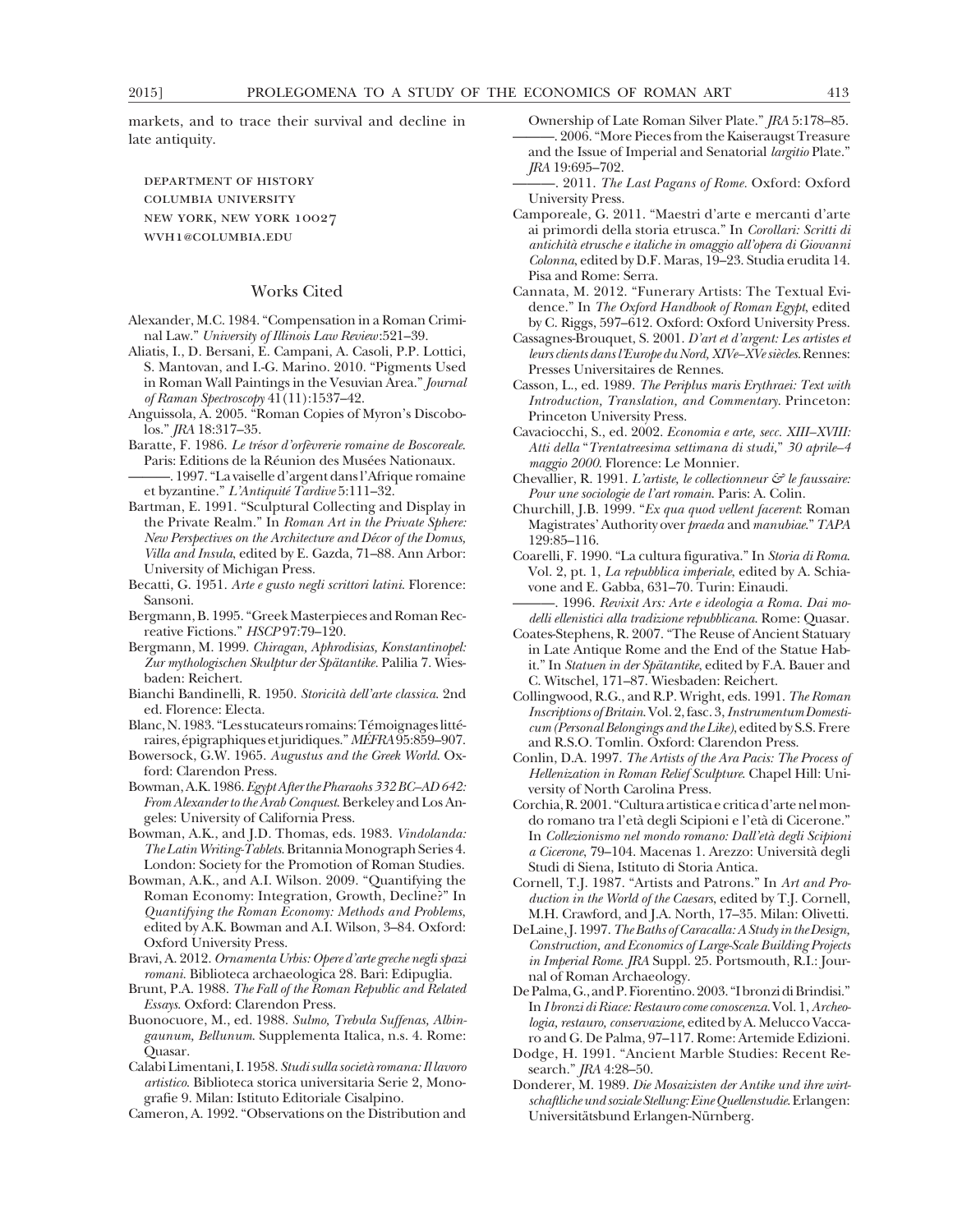———. 2008. *Die Mosaizisten der Antike II: Epigraphische Quellen, Neufunde und Nachträge*. Erlangen: Universitätsbund Erlangen-Nürnberg.

- Dresken-Weiland, J. 2003. *Sarkophagbestattungen des 4.–6. Jahrhunderts im Westen des Römischen Reiches. RömQSchr* Suppl. 55. Freiburg in Breisgau: Herder.
- Dunbabin, K.M.D. 1978. *The Mosaics of Roman North Africa: Studies in Iconography and Patronage*. Oxford: Clarendon Press.
- Duncan-Jones, R.P. 1982. *The Economy of the Roman Empire: Quantitative Studies*. 2nd ed. Cambridge: Cambridge University Press.

Dwyer, E. 2012. "Collectible Singletons." *Arethusa* 45:305–18.

Eliav, Y.Z., E.A. Friedland, and S. Herbert, eds. 2008. *The Sculptural Environment of the Roman Near East: Reflections on Culture, Ideology, and Power.* Leuven: Peeters.

Elsner, J. 1993. "Seductions of Art: Encolpius and Eumolpus in a Neronian Picture Gallery." *PCPS* 39:30–47.

———. 1998. "Art and Architecture." In *The Cambridge Ancient History*. Vol. 13, *The Late Empire, A.D. 337–425*, edited by A. Cameron and P. Garnsey, 736–61. Cambridge: Cambridge University Press.

———. 2000. "From the Culture of *Spolia* to the Cult of Relics: The Arch of Constantine and the Genesis of Late Antique Forms." *PBSR* 68:149–84.

- Esposito, D. 2009. *Le officine pittoriche di IV stile a Pompei: Dinamiche produttive ed economico-sociali*. Studi della Soprintendenza archeologica di Pompei 28. Rome: L'Erma di Bretschneider.
- Forster, E.M. 1907. *The Longest Journey*. William Blackwood and Sons.
- Frederiksen, R. 2010. "Plaster Casts in Antiquity." In *Plaster Casts: Making, Collecting and Displaying from Classical Antiquity to the Present*, edited by R. Frederiksen and E. Marchand, 13–33. Transformationen der Antike 18. Berlin and New York: Walter de Gruyter.
- Friedland, E.A. 2012. *The Roman Marble Sculptures from the Sanctuary of Pan at Caesarea Philippi/Panias (Israel)*.American Schools of Oriental Research Archaeological Reports 17. Boston: American Schools of Oriental Research.
- Fuchs, M. 1999. *In hoc etiam genere Graeciae nihil cedamus: Studien zur Romanisierung der späthellenistischen Kunst im 1. Jh. v. Chr*. Mainz: Philipp von Zabern.
- Galsterer, H. 1994. "Kunstraub und Kunsthandel im republikanischen Rom." In *Das Wrack: Der antike Schiffsfund von Mahdia.* Vol. 1, edited by H. Hellenkemper Salies, H.-H. von Prittwitz Gaffron, and G. Bauchhenß, 857–66. Kataloge des Rheinischen Landesmuseums Bonn 1–2. Cologne: Rheinland Verlag.
- Gazda, E., ed. 2002. *The Ancient Art of Emulation: Studies in Artistic Originality and Tradition from the Present to Classical Antiquity. MAAR* Suppl. 1. Ann Arbor: University of Michigan Press.
- Giuliano, A. 1953. "Iscrizioni romane di pittori." *ArchCl* 5:263–70.
- Goetzmann, W.N., L. Renneboog, and C. Spaenjers. 2011. "Art and Money." *American Economic Review* 101:222–26.
- Goodlett, V.C. 1991. "Rhodian Sculpture Workshops." *AJA* 95(4):669–81.
- Greene, K. 2008. "Learning to Consume: Consumption and Consumerism in the Roman Empire." *JRA* 21:64–82.
- Gros, P. 1996. *L'architecture romaine: Du début du IIIe siècle av. J.-C. à la fin du Haut-Empire.* Les manuels d'art et d'archéologie antiques. Paris: Picard.

———, ed. 1997. *De Architectura*, by Vitruvius. Translated

by A. Corso and E. Romano. Turin: Giulio Einaudi.

- Gruen, E.S. 1992. *Culture and National Identity in Republican Rome*. Cornell Studies in Classical Philology 52. Ithaca, N.Y.: Cornell University Press.
- Guggisberg, M.A. 2003. *Der spätrömische Silberschatz von Kaiseraugst: Die neuen Funde. Silber im Spannungsfeld von Geschichte, Politik und Gesellschaft der Spätantike*. Forschungen in Augst 34. Augst: Römerstadt Augusta Raurica.
- Hallett, C. 1995. "Kopienkritik and the Works of Polykleitos." In *Polykleitos, the Doryphoros, and Tradition*, edited by W.G. Moon, 121–60. Madison: University of Wisconsin Press.
- ———. 2005. "Emulation Versus Replication: Redefining Roman Copying." *JRA* 18:419–35.
- Hannestad, N. 2012. "Mythological Marble Sculpture of Late Antiquity and the Question of Workshops." In *Ateliers and Artisans in Roman Art and Archaeology*, edited by T.M. Kristensen and B. Poulsen, 75–112. *JRA* Suppl. 92. Portsmouth, R.I.: Journal of Roman Archaeology.
- Harris, W.V. 2002. *Restraining Rage: The Ideology of Anger-Control in Classical Antiquity*. Cambridge, Mass.: Harvard University Press.
- ———. 2011. "Trade." In *Rome's Imperial Economy: Twelve Essays*, 155–87. Oxford: Oxford University Press. Originally published in A.K. Bowman, P.D.A. Garnsey, and D. Rathbone, eds., *The Cambridge Ancient History*. Vol. 11, *The High Empire, A.D. 70–192*. 2nd ed. (Cambridge: Cambridge University Press, 2000).
- Hartswick, K.J. 2000. Review of *In hoc etiam genere Graeciae nihil cedamus: Studien zur Romanisierung der späthellenistischen Kunst im 1. Jh. v. Chr*., by M. Fuchs. *AJA* 104(4):811–12.
- Henig, M. 1978. *A Corpus of Roman Engraved Gemstones from British Sites*. *BAR-BS* 8. 2nd ed. Oxford: British Archaeological Reports.
- Hirt, A.M. 2010. *Imperial Mines and Quarries in the Roman World: Organizational Aspects 27 BC–AD 235*. Oxford: Oxford University Press.
- Holz, S. 2009. "*Praeda* und Prestige—Kriegsbeute und Beutekunst im (spät-) republikanischen Rom." In *Praeda: Butin de guerre et société dans la Rome républicaine/Kriegsbeute und Gesellschaft im republikanischen Rom*, edited by M. Coudry and M. Humm, 187–206. Collegium Beatus Rhenanus 1. Stuttgart: Franz Steiner.
- Huskinson, J. 2005. "Art and Architecture, AD 193–337." In *The Cambridge Ancient History*. Vol. 12, *The Crisis of Empire, A.D. 193–337*, edited by A.K. Bowman, P.D.A. Garnsey, and A. Cameron, 672–703. 2nd ed. Cambridge: Cambridge University Press.
- Junker, K., and A. Stähli, eds. 2008. *Original und Kopie: Formen und Konzepte der Nachahmung in der antiken Kunst. Akten des Kolloquiums in Berlin, 17.–19. Februar 2005*. Wiesbaden: Reichert.
- Kenrick, P.M. 2004. "Signatures on Italian Sigillata: A New Perspective." In *Early Italian Sigillata: The Chronological Framework and Trade Patterns. Proceedings of the First International ROCT-Congress, Leuven, May 7 and 8, 1999*, edited by J. Poblome, P. Talloen, P. Brulet, and M. Waelkens, 253–62. *BABesch* Suppl. 10. Leuven: Peeters.
- Kleiner, F.S. 1977. "Artists in the Roman World: An Itinerant Workshop in Augustan Gaul." *MÉFRA* 89:661–96.
- Koortbojian, M. 2002. "Forms of Attention: Four Notes on Replication and Variation." In *The Ancient Art of Emulation: Studies in Artistic Originality and Tradition from the Present to Classical Antiquity*, edited by E. Gazda, 173–204. *MAAR* Suppl. 1. Ann Arbor: University of Michigan Press.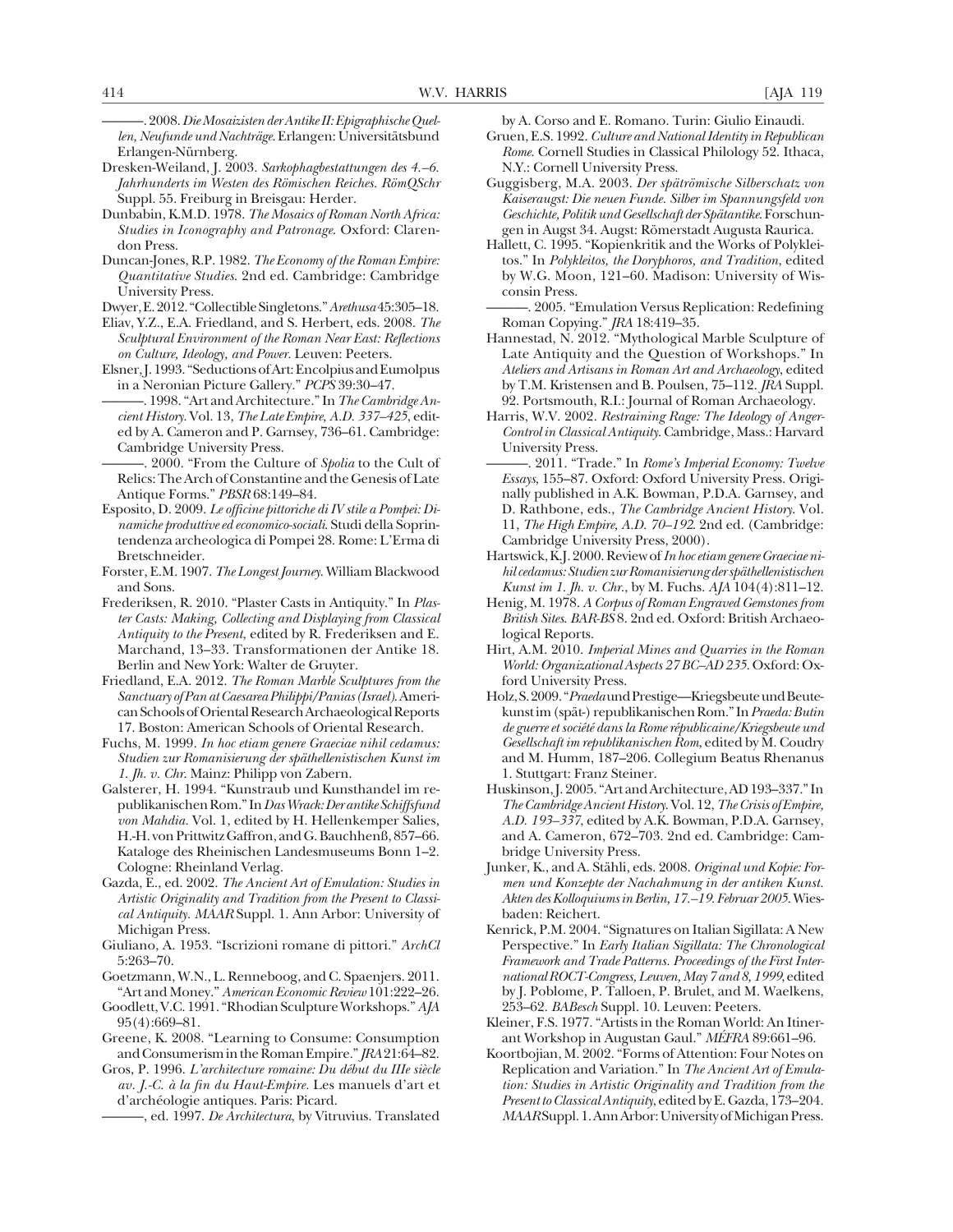- Kousser, R.M. 2008. *Hellenistic and Roman Ideal Sculpture: The Allure of the Classical*. Cambridge: Cambridge University Press.
- Kreeb, M. 1988. *Untersuchungen zur figürlichen Ausstattung delischer Privathäuser.* Chicago: Ares Publishers.
- Kristensen, T.M., and B. Poulsen, eds. 2012. *Ateliers and Artisans in Roman Art and Archaeology*. *JRA* Suppl. 92. Portsmouth, R.I.: Journal of Roman Archaeology.
- Künzl, E. 1978. "Quod sine te factum est hoc magis archetypum est? (Martialis 8.34)." *ArchKorrBl* 8:311–17.
- Lahusen, G., and E. Formigli. 2001. *Römische Bildnisse aus Bronze: Kunst und Technik*. Munich: Hirmer Verlag.
- Landwehr, C. 1985. *Die Antiken Gipsabgüsse aus Baiae: Griechische Bronzestatuen in Abgüssen römischer Zeit*. *AF* 14. Berlin: Mann.
- ———. 2010. "The Baiae Casts and the Uniqueness of Roman Copies." In *Plaster Casts: Making, Collecting and Displaying from Classical Antiquity to the Present*, edited by R. Frederiksen and E. Marchand, 35–46. Transformationen der Antike 18. Berlin and New York: Walter de Gruyter.
- Ling, R. 1991. *Roman Painting*. Cambridge: Cambridge University Press.
- ———. 2000. "Working Practices." In *Making Classical Art: Process & Practice*, edited by R. Ling, 91–107. Stroud: Tempus.
- Liverani, P. 2004. "Reimpiego senza ideologia: La lettura antica degli spolia dall'arco di Costantino all'età carolingia." *RM* 111:383–434.
- Maischberger, M. 1997. *Marmor in Rom: Anlieferung, Lagerund Werkplätze in der Kaiserzeit*. Palilia 1. Wiesbaden: Reichert.
- Maiuri, A. 1933. *La casa del Menandro e il suo tesoro di argenteria*. Rome: Libreria del Stato.
- Malcovati, E., ed. 1953. *Oratorum Romanorum Fragmenta Liberae Rei Publicae*. Turin: Paravia.
- Mango, C. 1972. *The Art of the Byzantine Empire 312–1453: Sources and Documents.* Englewood Cliffs, N.J.: Prentice Hall.
- Mannino, K. 2012. "Bronzi antichi dall'Adriatico: Una statua di Polydeucion da Punta del Serrone (Brindisi)." In Κλασική παράδοση και νεωτερικά στοιχεία στην πλαστική της ρωμαϊκής Ελλάδας*: Proceedings of the International Conference in Thessaloniki, 7–9 May 2009*, edited by T. Stephanidou-Tiveriou, P. Karanastasi, and D. Damaskos, 467–77. Thessaloniki: University Studio Press.
- Martin, H.G. 1987. *Römische Tempelkultbilder: Eine archäologische Untersuchung zur späten Republik*. Studi e materiali del Museo della civiltà romana 12. Rome. L'Erma di Bretschneider.
- Marvin, M. 1997. "Copying in Roman Sculpture: The Replica Series." In *Roman Art in Context: An Anthology*, edited by E. D'Ambra, 161–88. Englewood Cliffs, N.J.: Prentice Hall.
- Mattusch, C.C. 2002. "In Search of the Greek Bronze Original." In *The Ancient Art of Emulation: Studies in Artistic Originality and Tradition from the Present to Classical Antiquity*, edited by E. Gazda, 99–115. *MAAR* Suppl. 1. Ann Arbor: University of Michigan Press.
	- ———. 2005. *The Villa dei Papiri at Herculaneum: Life and Afterlife of a Sculpture Collection*. Los Angeles: J. Paul Getty Museum.
- Mayer, E. 2012. *The Ancient Middle Classes: Urban Life and Aesthetics in the Roman Empire 100 BCE–250 CE*. Cambridge, Mass.: Harvard University Press.
- McDonnell, M. 2006. "Roman Aesthetics and the Spoils

of Syracuse." In *Representations of War in Ancient Rome*, edited by S. Dillon and K. Welch, 68–90. Cambridge: Cambridge University Press.

- Métraux, G.P.R. 2006. "Consumers' Choices: The Arts in the Age of Late Roman 'Mechanical Reproduction.'" In *The Art of Citizens, Soldiers and Freedmen in the Roman World*, edited by E. D'Ambra and G.P.R. Métreaux, 135– 51. *BAR-IS* 1526. Oxford: Archaeopress.
- Miles, M.M. 2008. *Art as Plunder: The Ancient Origins of Debate About Cultural Property*. Cambridge, Mass.: Cambridge University Press.
- Moreno, P. 1994. *Scultura ellenistica*. 2 vols. Rome: Libreria dello Stato.
- Nervi, P.L. 1965. *Aesthetics and Technology in Building*. Translated by R. Einaudi. Cambridge, Mass.: Harvard University Press.
- Neudecker, R. 1988. *Die Skulpturenausstattung römischer Villen in Italien*. Beiträge zur Erschliessung hellenistischer und kaiserzeitlicher Skulptur und Architektur 9. Mainz: Philipp von Zabern.
- North, M. 2011. "Economic History and Cultural History." In *Dove va la storia economica? Metodi e prospettive secc. XIII–XVIII/Where is Economic History Going? Methods and Prospects from the 13th to the 18th Centuries. Atti della "Quarantaduesima settimana di studi," 18–22 aprile 2010*, edited by F. Ammanati, 497–507. Florence: Florence University Press.
- Painter, K.S. 1993. "Late Roman Silver Plate: A Reply to Alan Cameron." *JRA* 6:109–15.
- ———. 2001. *The Insula of the Menander at Pompeii*. Vol. 4, *The Silver Treasure*. Oxford: Clarendon Press.
- Pape, M. 1975. "Griechische Kunstwerke aus Kriegsbeute und ihre öffentliche Aufstellung in Rom, von der Eroberung von Syrakus bis in augusteische Zeit." Ph.D. diss., University of Hamburg.
- Parker, A.J. 1992. *Ancient Shipwrecks of the Mediterranean & the Roman Provinces. BAR-IS* 580. Oxford: British Archaeological Reports.
- Pensabene, P. 1997. "Marmi d'importazione, pietre locali e committenza nella decorazione architettonica di età severiana in alcuni centri delle province 'Syria et Palestina' e 'Arabia.'" *ArchCl* 49:275–422.
- . 2001. "Criteri di reimpiego e nuove mode architettoniche nella basilica paleocristiana di Roma." In *Materiali e tecniche dell'edilizia paleocristiana a Roma*, edited by M. Cecchelli, 103–25. Materiali della cultura artistica 4. Rome: Edizioni De Luca.
- ———. 2003. "Sul commercio dei marmi in età imperiale: Il contributo dei carichi naufragati di Capo Granitola (Mazara)." In *Archeologia del Mediterraneo: Studi in onore di Ernesto De Miro*, edited by G. Fiorentini, M. Caltabiano, and A. Calderone, 533–43. Bibliotheca archaeologica 35. Rome: L'Erma di Bretschneider.
- Platz-Horster, G. 1987. *Die antiken Gemmen aus Xanten im Besitz des Niederrheinischen Altertumsvereins, des Rheinischen Landesmuseums Bonn, der Katholischen Kirchengemeinde St. Viktor und des Regionalmuseums Xanten.* Kunst und Altertum am Rhein 126. Cologne and Bonn: Rheinland Verlag.
- Poblome, J., P. Talloen, P. Brulet, and M. Waelkens, eds. 2004. *Early Italian Sigillata: The Chronological Framework and Trade Patterns. Proceedings of the First International ROCT-Congress, Leuven, May 7 and 8, 1999*. *BABesch* Suppl. 10. Leuven: Peeters.
- Purcell, N. 1983. "The *Apparitores*: A Study in Social Mobility." *PBSR* 51:125–73.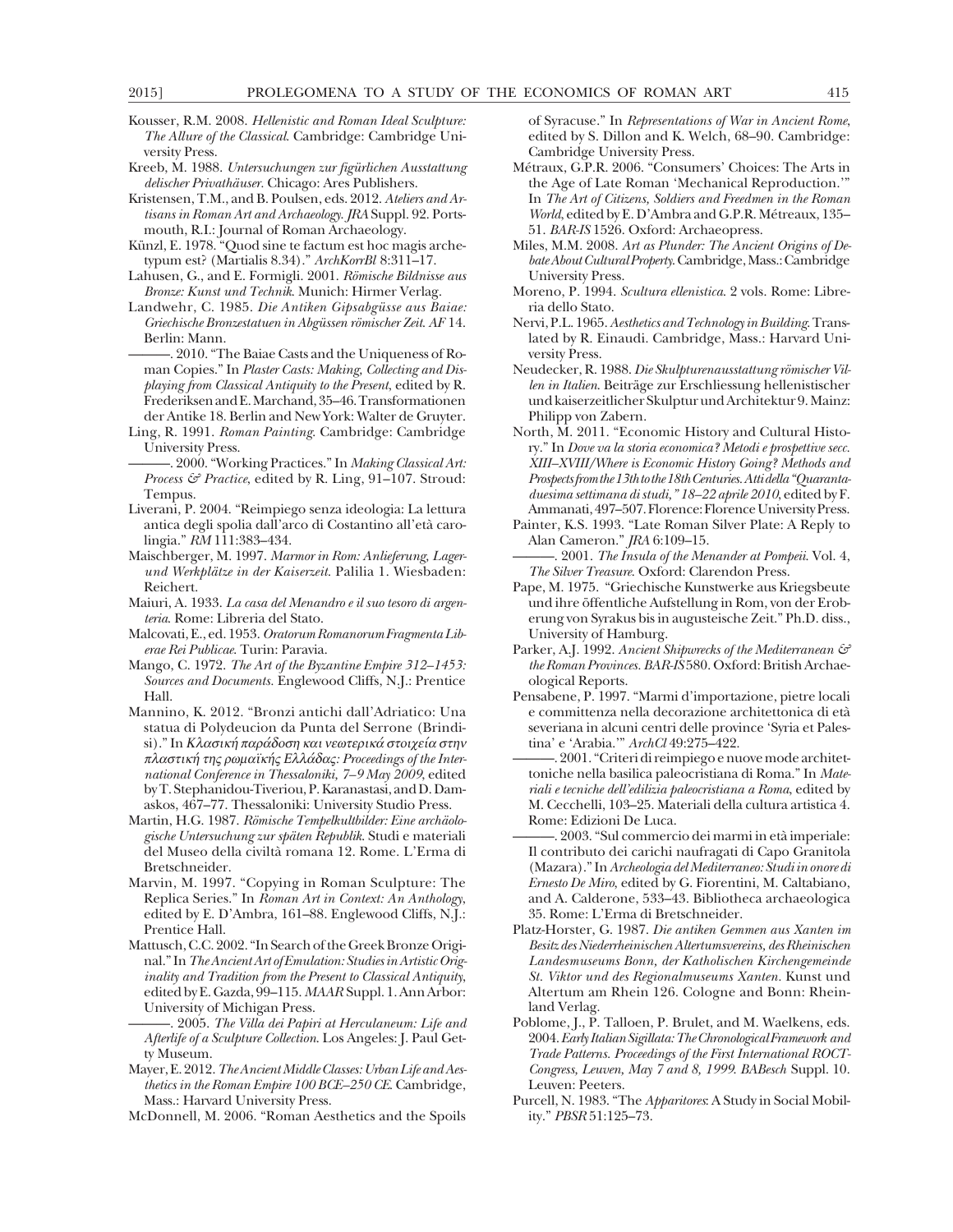Queyrel, F. 1991. "C. Ofellius Ferus." *BCH* 115:389–464.

- Rauh, N.K. 1993. *The Sacred Bonds of Commerce: Religion, Economy, and Trade Society at Hellenistic Roman Delos, 166–87 B.C.* Amsterdam: J.C. Gieben.
- Ridgway, B.S. 1967. "The Bronze Apollo from Piombino in the Louvre." *AntP* 7:43–76.
- ———. 1984. *Roman Copies of Greek Sculpture: The Problem of the Originals*. Jerome Lectures 15. Ann Arbor: University of Michigan Press.
- Ridley, R.T. 1989. "The Fate of an Architect: Apollodoros of Damascos." *Athenaeum* 67:551–65.
- Rockwell, P. 1991. "Unfinished Statuary Associated with a Sculptor's Studio." In *Aphrodisias Papers 2: The Theatre, a Sculptor's Workshop, Philosophers, and Coin-Types. Including the Papers Given at the Third International Aphrodisias Colloquium Held at New York University on 7 and 8 April, 1989*, edited by R.R.R. Smith and K.T. Erim, 127–43. *JRA* Suppl. 2. Ann Arbor: University of Michigan Press.
- Roueché, C. 1989. *Aphrodisias in Late Antiquity: The Late Roman and Byzantine Inscriptions Including Texts from the Excavations at Aphrodisias Conducted by Kenan T. Erim.* JRS Monographs 5. London: Society for the Promotion of Roman Studies.
- Russell, B. 2013. *The Economics of the Roman Stone Trade.* Oxford: Oxford University Press.
- Saller, R.P. 1982. *Personal Patronage Under the Early Empire*. Cambridge: Cambridge University Press.
- Scheidel, W. 2012. "Approaching the Roman Economy." In *The Cambridge Companion to the Roman Economy*, edited by W. Scheidel, 1–21. Cambridge: Cambridge University Press.
- Scheidel, W., I. Morris, and R. Saller, eds. 2007. *The Cambridge Economic History of the Greco-Roman World.* Cambridge: Cambridge University Press.
- Scott, S., and J. Webster, eds. 2003. *Roman Imperialism and Provincial Art*. Cambridge: Cambridge University Press.
- Sena Chiesa, G., and E. Gagetti, eds. 2009. *Aquileia e la glittica di età ellenistica e romana: Atti del Convegno "Il fulgore delle gemme, Aquileia e la glittica di età ellenistica e romana," Aquileia, 19–20 giugno 2008*. Trieste: Editreg.
- Settis, S. 2010. *Artisti e committenti fra Quattro e Cinquecento*. Piccola biblioteca Einaudi nuova ser. 479. Turin: Einaudi.
- Shear, J.L. 2007. "Reusing Statues, Rewriting Inscriptions and Bestowing Honours in Roman Athens." In *Art and Inscriptions in the Ancient World*, edited by Z. Newby and R. Leader-Newby, 221–46*.* Cambridge: Cambridge University Press.
- Sidebotham, S.E., M. Hense, and H.M. Nouwens. 2008. *The Red Land: The Illustrated Archaeology of Egypt's Eastern Desert.* Cairo: American University in Cairo Press.
- Smith, R.R.R. 1981. "Greeks, Foreigners, and Roman Republican Portraits." *JRS* 71:24–38.
	- ———. 1991. *Hellenistic Sculpture: A Handbook*. New York: Thames & Hudson.
	- 2002. "The Use of Images: Visual History and Ancient History." In *Classics in Progress: Essays on Ancient Greece and Rome*, edited by T.P. Wiseman, 59–102. Oxford: Oxford University Press for the British Academy.
- ———. 2007. "Statue Life in the Hadrianic Baths at Aphrodisias, AD 100–600: Local Context and Historical Meaning." In *Statuen in der Spätantike*, edited by F.A. Bauer and C. Witschel, 203–35. Wiesbaden: Reichert.
- Smith, R.R.R., and B. Ward-Perkins, eds. 2012. *Last Statues of Antiquity.* [http://laststatues.classics.ox.ac.uk.](http://laststatues.classics.ox.ac.uk)
- Sodini, J.-P. 1989. "Le commerce des marbres à l'époque protobyzantine." In *Hommes et richesses dans l'Empire byzantin*. Vol. 1, *IVe–VIIe siècle*, edited by C. Abadie-Reynal, 163–86. Réalités byzantines 3. Paris: P. Lethielleux.
- Spinazzola, V. 1953. *Pompei alla luce degli scavi nuovi di Via dell'Abbondanza (anni 1910–1923)*. 2 vols. Rome: Libreria dello Stato.
- Stewart, A.F. 1990. *Greek Sculpture: An Exploration.* 2 vols. New Haven, Conn.: Yale University Press.
- Stewart, P. 2008. *The Social History of Roman Art*. Cambridge: Cambridge University Press.
- Stirling, L.M. 2005. *The Learned Collector: Mythological Statuettes and Classical Taste in Late Antique Gaul.* Ann Arbor: University of Michigan Press.
- . 2007. "Statuary Collecting and Display in the Late Antique Villas of Gaul and Spain: A Comparative Study." In *Statuen in der Spätantike*, edited by F.A. Bauer and C. Witschel, 307–21. Wiesbaden: Reichert.
- Strong, D.E. 1973. "Roman Museums." In *Archaeological Theory and Practice*, edited by D.E. Strong, 247–64*.* London: Seminar Press.
- Tanner, J.J. 2006. *The Invention of Art History in Ancient Greece: Religion, Society and Artistic Rationalisation*. Cambridge: Cambridge University Press.
- Thomasson, B.E. 1972–1990. *Laterculi praesidum.* 3 vols. Göteborg: Radius.
- Thorndike, L. 1913. "A Roman Astrologer as a Historical Source: Julius Firmicus Maternus." *CP* 8:415–35.
- Toynbee, J. 1951. *Some Notes on Artists in the Roman World*. *CollLatomus* 6. Brussels: Latomus.
- Tran, N. 2011. "Les gens de métier romains: Savoirs professionels et supériorités plébéiennes." In *Les savoirs professionnels des gens de métier: Études sur le monde du travail dans les societies urbaines de l'empire romain*, edited by N. Monteix and N. Tran, 119–33. Naples: Centre Jean Bérard.
- Treggiari, S. 1969. *Roman Freedmen During the Late Republic*. Oxford: Clarendon Press.
- Trimble, J. 2011. *Women and Visual Replication in Roman Imperial Art and Culture*. Cambridge: Cambridge University Press.
- Van Voorhis, J. 2012. "The Working and Reworking of Marble Statuary at the Sculptor's Workshop in Aphrodisias." In *Ateliers and Artisans in Roman Art and Archaeology*, edited by T. M. Kristensen and B. Poulsen, 39–54. *JRA* Suppl. 92. Portsmouth, R.I.: Journal of Roman Archaeology.
- Verboven, K. 2002. *The Economy of Friends: Economic Aspects of Amicitia and Patronage in the Late Republic*. Brussels: Éditions Latomus.
- Waelkens, M. 1982. *Dokimeion: Die Werkstatt der repräsentativen kleinasiatischen Sarkophage. Chronologie und Typologie ihrer Produktion*. *AF* 11. Berlin: Gebr. Mann.
- Walbank, F.W. 1957–1979. *A Historical Commentary on Polybius*. 3 vols. Oxford: Clarendon Press.
- Ward-Perkins, J.B. 1992. *Marble in Antiquity: Collected Papers of J.B. Ward-Perkins*, edited by H. Dodge and B. Ward-Perkins. Archaeological Monographs of the British School at Rome 6. London: British School at Rome.
- Weis, H.A. 2003. "Gaius Verres and the Roman Art Market: Consumption and Connoisseurship in Verrine II 4." In *O tempora, o mores! Römische Werte und römische Literatur in den letzten Jahrzehnten der Republik*, edited by A. Haltenhoff, A. Heil, and F.-H. Mutschler, 355–400. Beiträge zur Altertumskunde 171. Munich: Saur.
- Welch, K. 2006. "*Domi militiaeque*: Roman Domestic